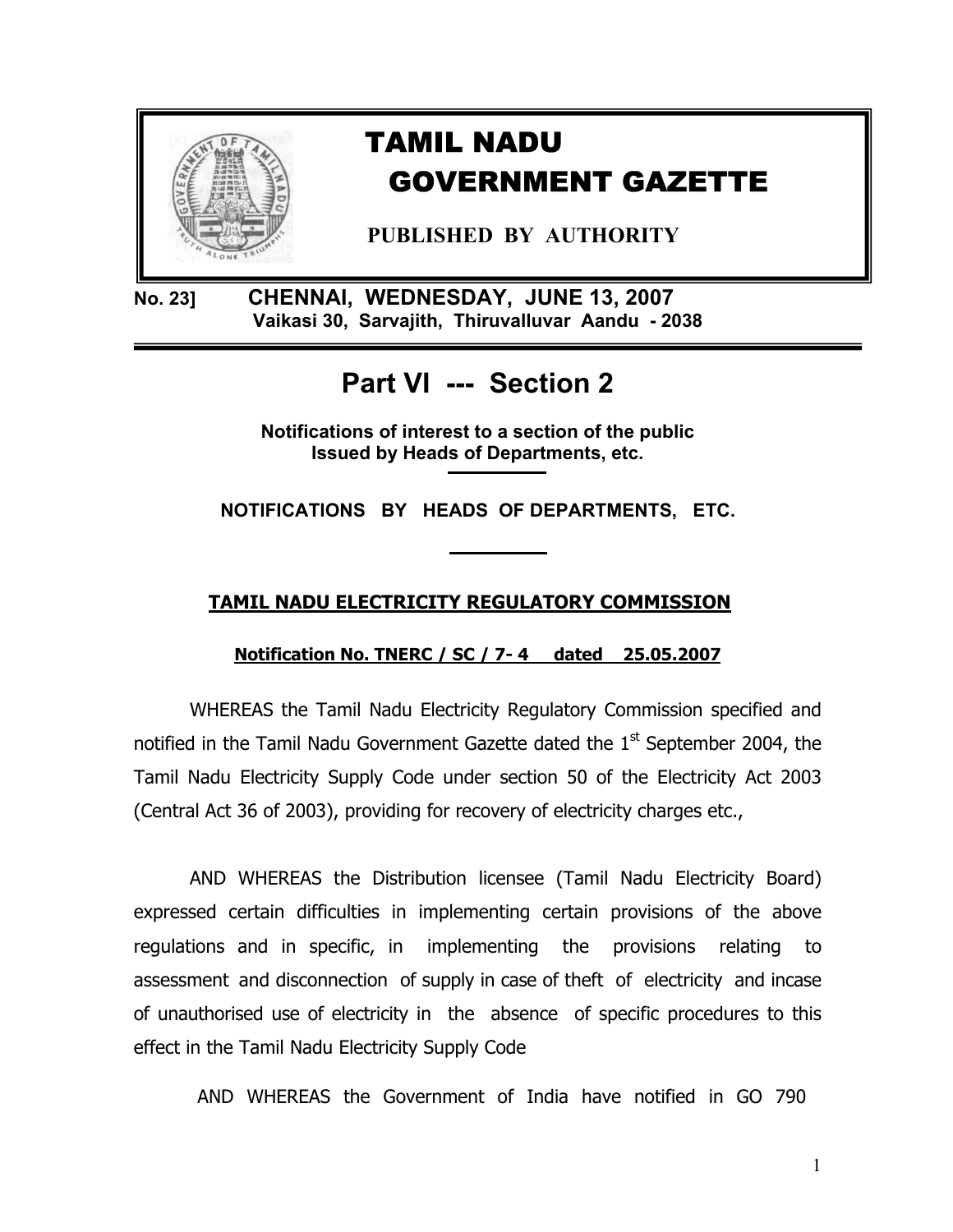(E), The Electricity (Removal of difficulties) order 2005, to include the following in the Electricity Supply Code,

- (i) methods of assessment of the electricity charges payable in case of theft of electricity pending adjudication by the appropriate court;
- (ii) Disconnection of supply of electricity and removing the meter, cables lines, electric plant and other apparatus in case of theft or unauthorized use of electricity; and
- (iii) Measures to prevent diversion of electricity, theft or unauthorized use of electricity or tampering, distress or damage of electrical plant, electric lines or meter.

AND WHEREAS sub-regulation (2) of regulation 15 of the Central Electricity Authority (Installation and operation of Meters) Regulations 2006 stipulates that the licensee shall take necessary steps as per the procedures given in the Electricity supply code of the Appropriate Commission read with the notified conditions of supply of electricity, in case the consumer reports to the licensee about consumer meter readings not commensurate with his consumption of electricity, stoppage of meter, damage to the seal, burning or damage of the meter;

AND WHEREAS the Commission, in sub-regulation (9) of regulation 7 of the said Supply Code has specified that if a consumer considers that the meter is defective, he may apply to the licensee to have a special test AND WHEREAS it is seen that no specific mention on the agency competent to carry out such special test has been made in the said regulation 7(9) of the said supply code.

 AND WHEREAS it is considered necessary to issue Amending Regulations to the Regulations in the Tamil Nadu Electricity Supply Code removing the difficulties and misconceptions, and the Amending Regulations providing for the above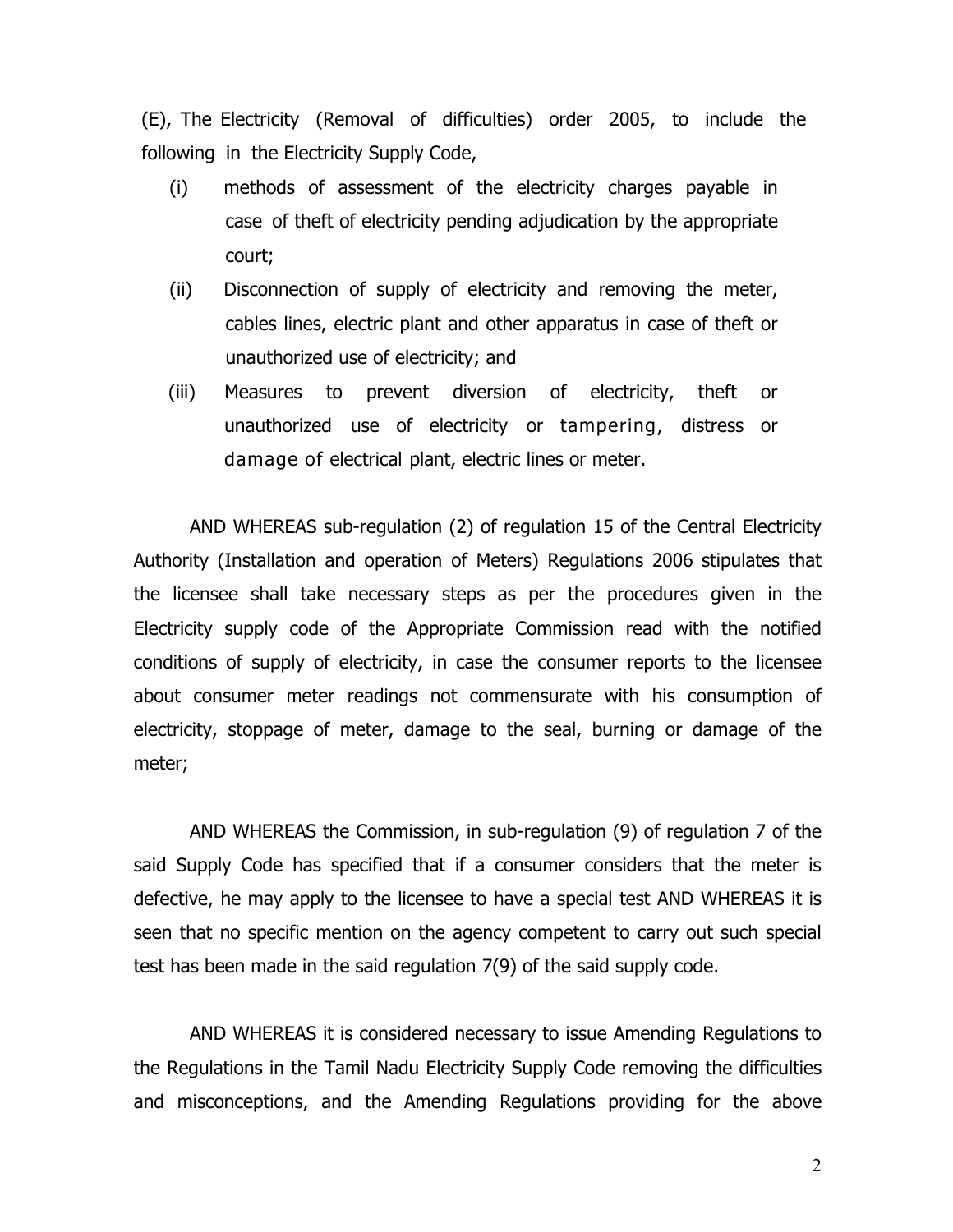purposes shall be subject to the condition of the previous publication and accordingly undergone such previous publication;

NOW, THEREFORE, in exercise of the powers conferred on it by section 181 read with section 50 of the Electricity Act, 2003 (Central Act 36 of 2003) and all other powers enabling it in this behalf, the Tamil Nadu Electricity Regulatory Commission hereby makes the following regulations to amend the Tamil Nadu Electricity Supply Code (hereinafter referred to as the principal code), namely:-

#### **1. Short Title and Commencement**

(a) These regulations may be called the Tamil Nadu Electricity Supply (Amendment) Code 2007

(b) These regulations except regulations 14 and 16 shall come into force on the date of their publication in the Tamil Nadu Government Gazette.

(c) Regulations 14 and 16 shall be deemed to have come in to force on the  $1<sup>st</sup>$ September 2004.

#### **2. Amendment of Regulation 2 of the principal code**

**(i)** In regulation **2**, of the principal code, after clause (a) the following clause shall be inserted namely:-

**(aa)** "Board" means, a State Electricity Board, constituted before the commencement of the Act, under sub-section (1) of section 5 of the Electricity (Supply) Act, 1948 (54 of 1948)".

**(ii)** After clause (h), the following clause shall be inserted namely:-

**(hh)** "distribution licensee" means a licensee authorised to operate and maintain a distribution system for supplying electricity to the consumers in his area of supply."

**(iii)** For clause (i), the following clause shall be substituted namely:-

(i) "Engineer" means an engineer, by whatever name designated, employed by the licensee and is in charge of the local area of supply and includes any other person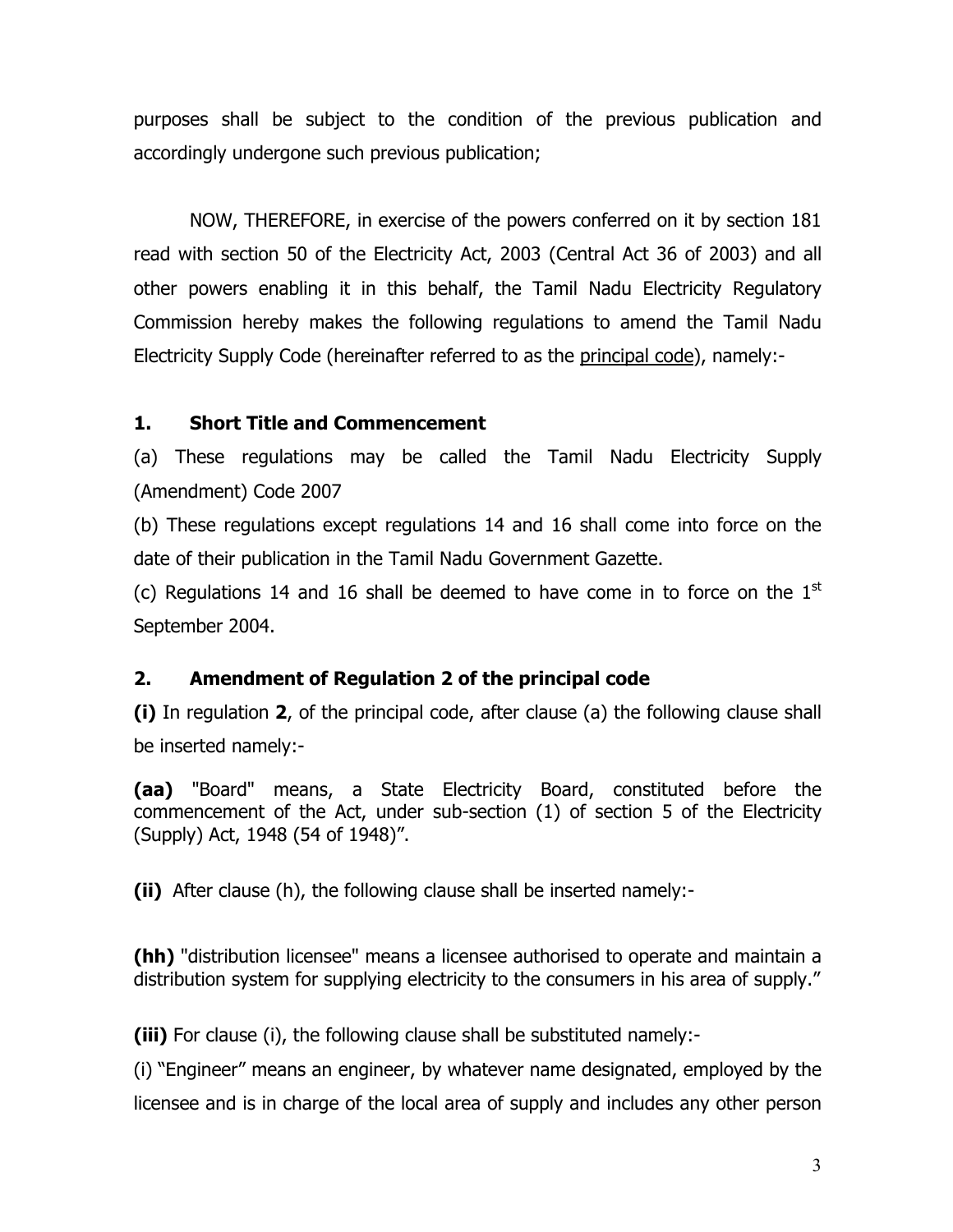duly authorized by him or his superiors, to exercise any power of an engineer under this Code**.** "

**(iv)** After clause (p), the following clause shall be inserted, namely:-

(pp) "Person" shall include any company or body Corporate or association or body of individuals, whether incorporated or not, or artificial juridical person."

## **3. Amendment of regulation 4 of the principal code**

(i) In clause (i) of sub-regulation(1) of regulation 4 of the principal code, for the expression "temporary supply" occurring in the second sentence, the expression "supply" shall be substituted.

(ii) In sub-regulation (2) of regulation 4 of the principal code, after clause (xii), the following clause shall be added, namely:-

"(xiii) service connection charges"

#### **4. Amendment of regulation 5 of the principal code**

In regulation 5 of the principal code, -

- (i) in sub-regulation  $(1)$ ,-
	- (A)in clause (a) the following sentence shall be added at the end, namely:- "The licensee shall specify appropriate capacitor ratings for different capacity motors / welding transformers"
	- (B)in clause (b), in the first sentence, after the expression "within a period of two months", the expression "from the date of issue of notice issued by the licensee in this connection" shall be inserted.
- (ii) in sub-regulation  $(2)$  in clause (ii), -

for sub-clause (b) and Note 1 thereunder, the following sub-clause (b) and note shall be substituted, namely:-

"(b) For other categories of LT services with contracted demand equal to or less than 18.6 KW (25 HP), the excess demand charges shall not be applicable where the connected load is equal to or less than the contracted demand.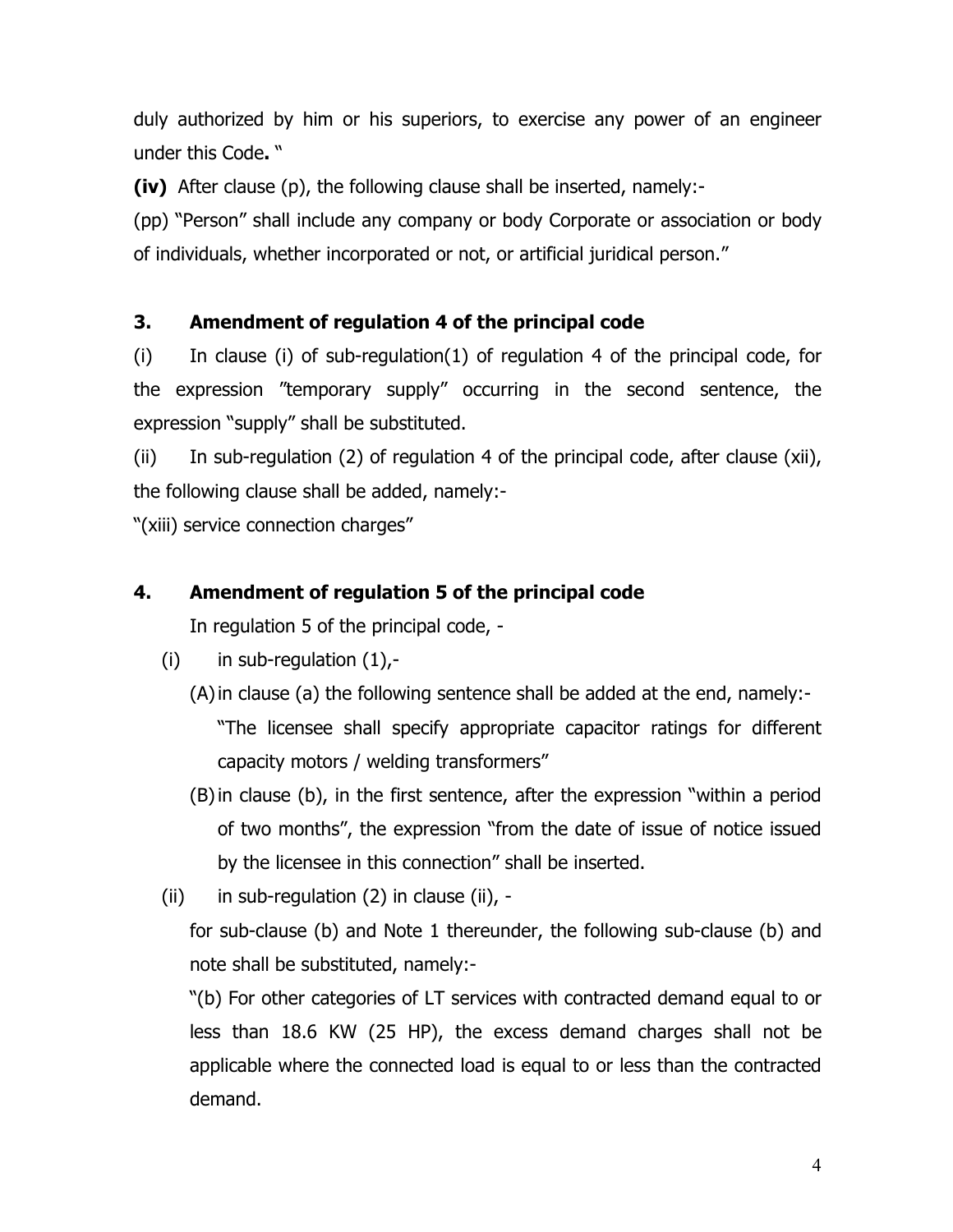Note: For services with contracted demand less than or equal to 18.6 KW (25 HP), whenever the consumer's connected load exceeds the contracted demand, the licensee shall install meters with demand recording facility and bring the consumer under the scope of excess demand chargeable category. After installation of the meter, if the recorded demand is in excess of contracted demand, the existing demand, shall, after intimation to the consumer, be revised to the level of recorded demand and all relevant charges applicable for extension of additional demand shall be included in the next bill. No excess demand charge is leviable till such time the licensee installs meter with demand recording facility and bring the consumer under the scope of excess demand chargeable category."

(iii) in sub-regulation  $(3)$ , in clause (ii), -

(A) for sub-clause (b), the following sub-clause shall be substituted, namely:-

"(b) If, at the time of effecting service connections under Agricultural category, it is found that the assessed capacity is in excess of the capacity applied for by the consumer, the Engineer shall refuse to effect supply. If the intending consumer challenges the decision regarding the assessed capacity of the motor made by the Engineer, he may make an appeal to the next higher officer, furnishing certificate regarding capacity of motor issued by Government /Government Laboratory/any agency accredited/approved by Bureau of Energy Efficiency. The decision of the next higher officer shall be final and binding on the consumer."

(B) in sub-clause (c), the following expression shall be added at the end, namely:-

"to recover the excess contracted load charges on the basis of the assessed capacity of the motor."

(C) for clause (d), the following clause shall be substituted, namely:-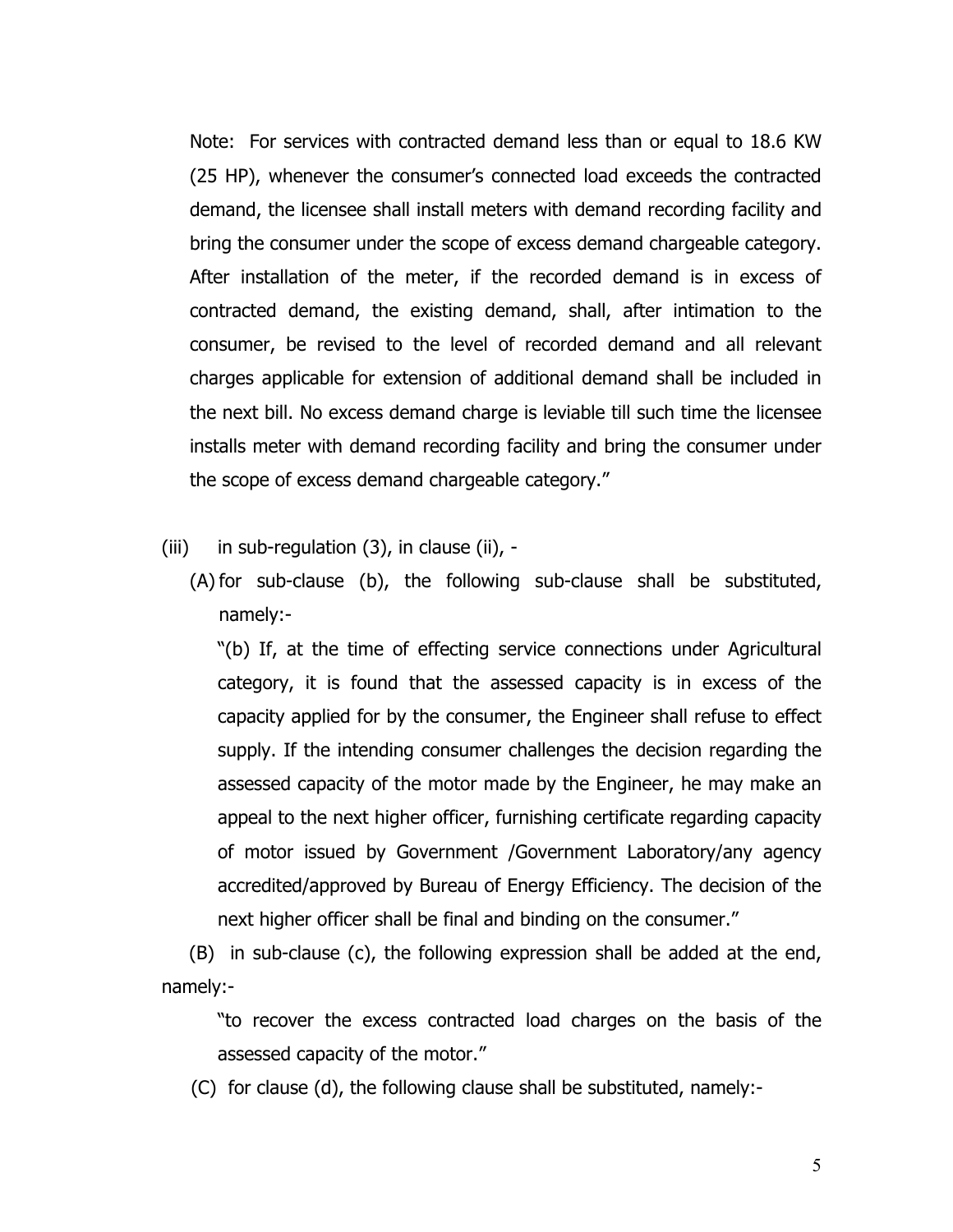"(d) If the existing consumer challenges the decision regarding the assessed capacity of the motor made by the Engineer, a letter may be issued to the consumer asking him to test the motor for its capacity at Government Laboratory or by any other agency accredited by Bureau of Energy Efficiency at the cost of the consumer and produce the test report of such Government Laboratory or agency to the officer concerned within two months from the date of issue of such letter. However, after producing such test report, the charges shall be adjusted to the certified load in the subsequent Consumption Charge bills."

- $(iv)$  in sub-regulation  $(4)$ ,-
	- (A) for clause (v) the following clause shall be substituted, namely:-

"(v) In the case of HT consumers except Local Bodies and Government Departments the surcharge shall be 1.5% per month for the notice period. In the case of Local Bodies and Government Departments, the surcharge shall be 1% per month for the notice period.

However for the consumers who are availing of extension of time beyond the notice period up to the end of the due month, on an application to the licensee, the BPSC shall be at 2% per month from the expiry of the due date allowed for payment, for a full month irrespective of the number of days delayed. When no extension of time is granted or the delay continues after the expiry of the extended time, the surcharge shall be at 1.5% per month."

(B) after clause (xi) the following Explanation shall be added at the end, namely:-

"Explanation: In this regulation and other regulations of this code, the reference to the expression 'HT Consumer' shall be deemed to include a reference to the expression 'EHT consumer' also".

- (v) In sub-regulation (6),-
	- (A) for the heading, the following heading shall be substituted, namely:-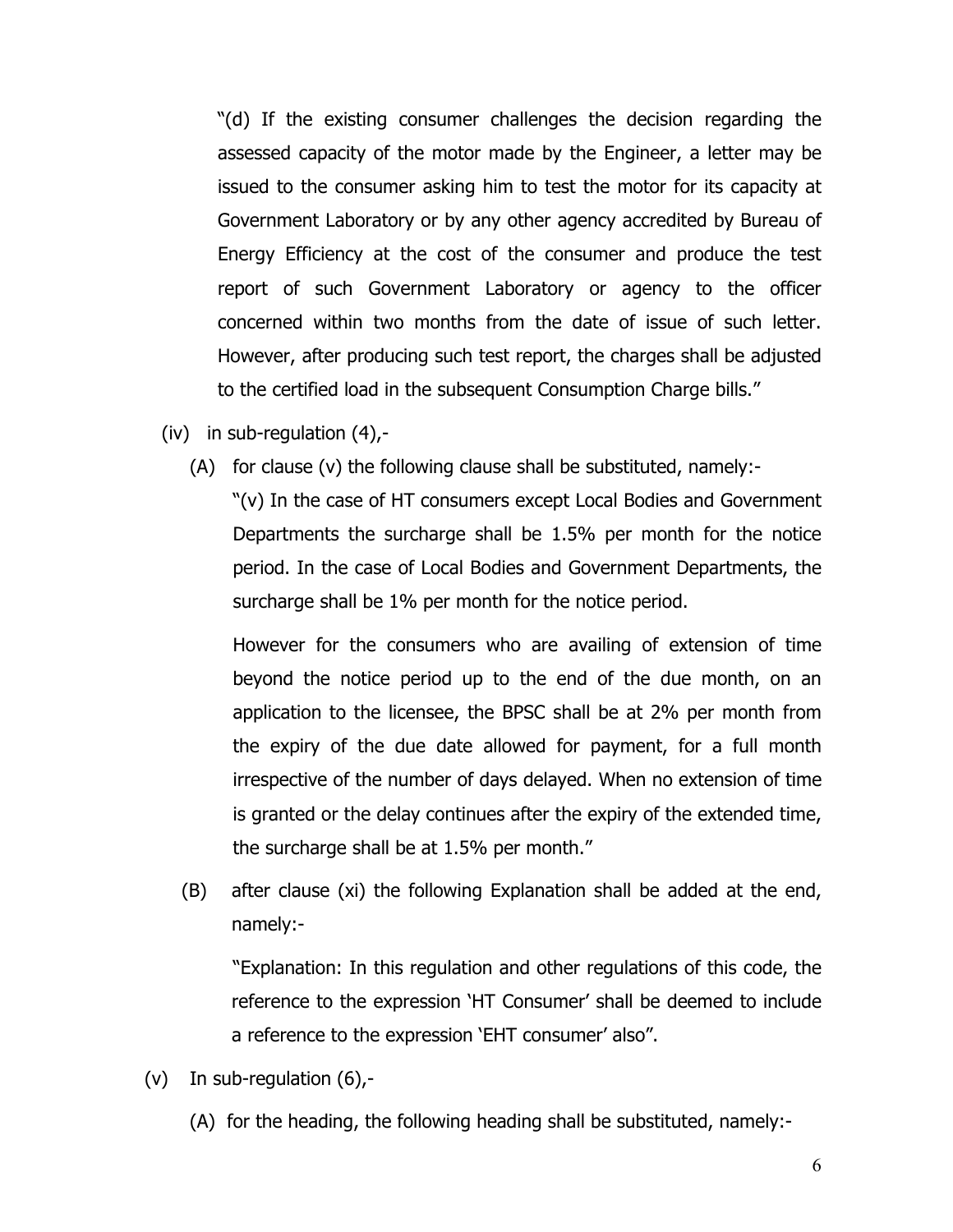"Service / line, structure and equipments shifting charge."

 $(B)$  in clause  $(1)$ . -

(i) the expression "Structure and equipments" shall be added after the expression "service/line" occurring in the first sentence.

(ii) in item iii, for the expression "re-erection" the expression "erection" shall be substituted.

(iii) in item v, the expression "including transport" shall be added at the end.

(vi) In sub-regulation (7),-

(i) in the first para, the expression "(i)" shall be inserted before the expression "Every application".

(ii) in the said first para, after the expression "Form (1)" the expression "in Appendix to this code" shall be inserted;

(iii) in the second paragraph the expression "(ii)" shall be inserted before the expression "Every application",

(iv) in the said second paragraph, in clause (b), in the first sentence, after the expression "Security Deposit", the expression "if it is not included in the document supporting the transfer" shall be inserted."

## **5. Amendment of regulation 6 of the principal code**

In regulation 6 of the principal code,-

(i) in the first sentence for the expression " a minimum charge" the expression "minimum charges" shall be substituted.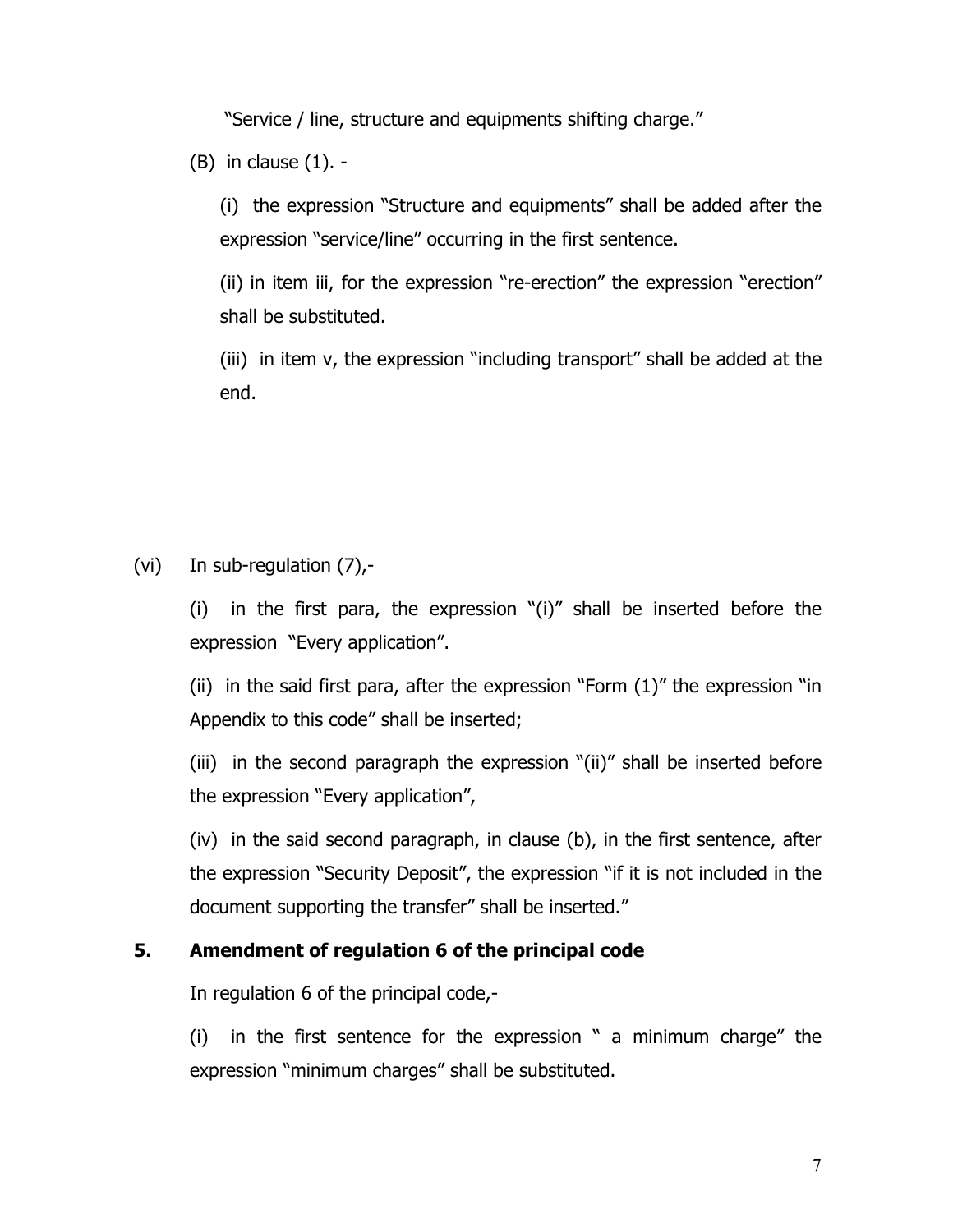(ii) in clause (b), in the first proviso, for the expression "a minimum charges" the expression "minimum charges" shall be substituted.

#### **6. Amendment of regulation 7 of the principal code**

In regulation 7 of the principal code:-

- (a) in sub-regulation (6), in the second sentence, for the expression "meter disc" the expression "meter" shall be substituted.
- (b) in sub- regulation (9), the following shall be inserted after the first sentence, namely:-

"The aforementioned special test for the disputed energy meters including the suspected/defective meters shall be carried out in the Third Party testing laboratory accredited by National Accreditation Board for Testing and Calibration Laboratories (NABL) and till such time the Third Party Meter Testing Arrangement is established, the licensee shall have the special test conducted by the Chief Electrical Inspector to Government of Tamil Nadu"

(c) in sub-regulation (10), in clause (i), after the expression "defective meters" the expression "belonging to the licensee" shall be inserted.

#### **7. Amendment of regulation 8 of the principal code**

In regulation 8 of the principal code, in sub-regulation (9), for the expression "the consumer or his representative" wherever it occurs, the expression "representative of the generator/consumer" shall be substituted.

#### **8. Amendment of regulation 9 of the principal code**

In regulation 9 of the principal code, in sub-regulation (2), for the expression "electricity supplied", the expression "electricity consumed till the change of tariff" shall be substituted.

#### **9. Amendment of regulation 10 of the principal code**

In regulation 10 of the principal code, for the expression "24 hours notice" wherever it occurs, the expression "48 hours notice" shall be substituted.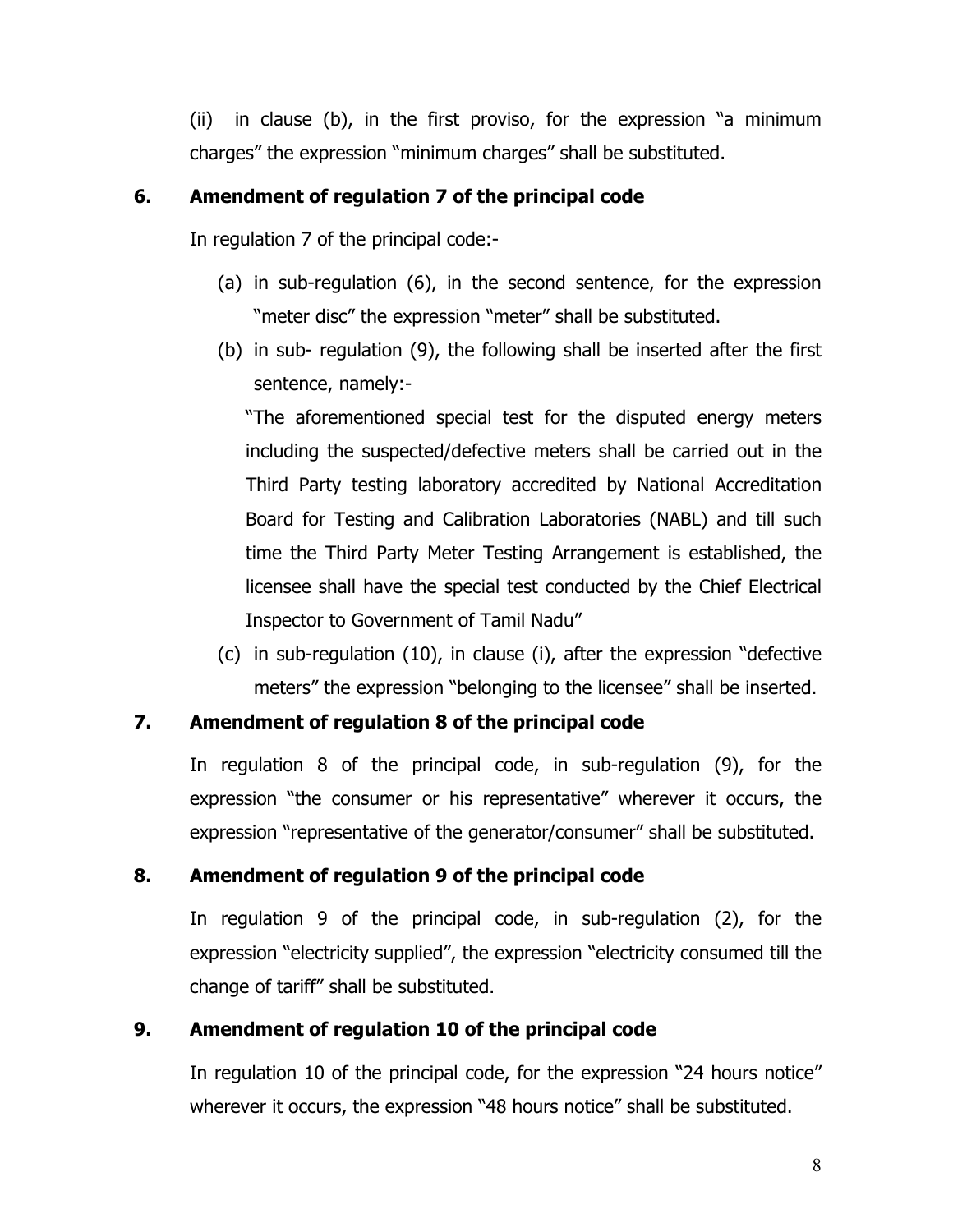### **10. Amendment of regulation 14 of the principal code**

In clause (b) of sub-regulation (1) of regulation 14 of the principal code, after the third sentence, the following may be inserted as the fourth sentence namely:-

"In case the last day of the notice period happens to be a holiday, the period of notice will get extended and the last day for payment to avoid disconnection will be the next working day."

## **11. Amendment of regulation 15 of the principal code**

In regulation 15 of the principal code, for the expression "Engineer" wherever it occurs, the expression "designated authority of the distribution licensee" shall be substituted.

## **12. Amendment of regulation 17 of the principal code**

In regulation 17 of the principal code-

- (a) in sub-regulation (1), in the last sentence, for the expression "may be limited to the date of disconnection", the expression "shall be payable upto the date of termination of such agreement" shall be substituted.
- (b) in sub-regulation (3), in the first sentence, for the expression 'Engineer of the licensee" the expression "designated authority of the distribution licensee" shall be substituted.

## **13. Amendment of regulation 18 of the principal code**

In regulation 18 of the principal code, after the expression "Consumer Grievance Redressal Forum", the expression "constituted under the Act" shall be added at the end.

## **14. Insertion of new regulation 19-A in the Principal Code**

After regulation 19 of the principal code, the following new regulation shall be inserted, namely: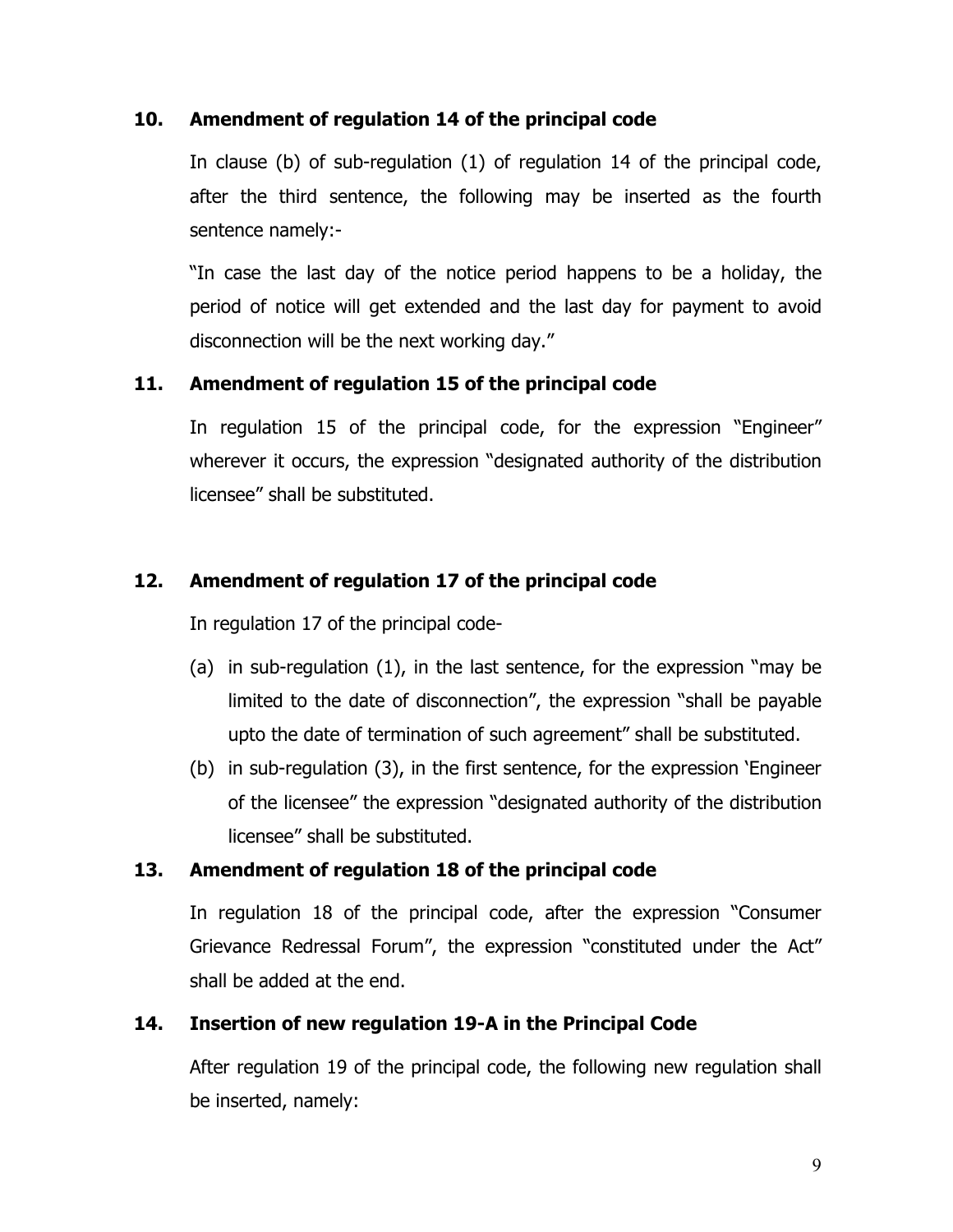"19 A Procedure for disconnection of supply of electricity and removal of the unauthorized usage of electricity.

- (1) An assessing officer mentioned under section 126 of the Act, may either *suo motu* or on receipt of reliable information regarding unauthorized use of electricity in any premises conduct inspection of such premises.
- (2) The assessing officer shall prepare a report giving details such as connected load, condition of seals, working of meter and record any irregularity noticed/ unauthorized use of electricity found.
- (3) The report referred to in sub-regulation (2) shall clearly indicate whether conclusive evidence substantiating the fact that unauthorized use of electricity was found or not. The details of such evidence should be recorded in the report.
- (4) In case of suspected unauthorised use of electricity, provisional assessment order shall be issued in the manner prescribed under the rules made by the State Government under section 126 (2) of the Act. and final assessment order shall be issued by the assessment officer by following the procedure stipulated in section 126 of the Act**.** In respect of a tariff where different rates are adopted based on the slabs of consumption, the highest tariff rate specified in the tariff structure for the relevant category of service may be adopted.
- (5) If the person does not deposit the assessed amount with the licensee concerned as stipulated under sub-section (4) of section 126 of the Act, the licensee concerned may proceed to recover such assessed amount and take such further action as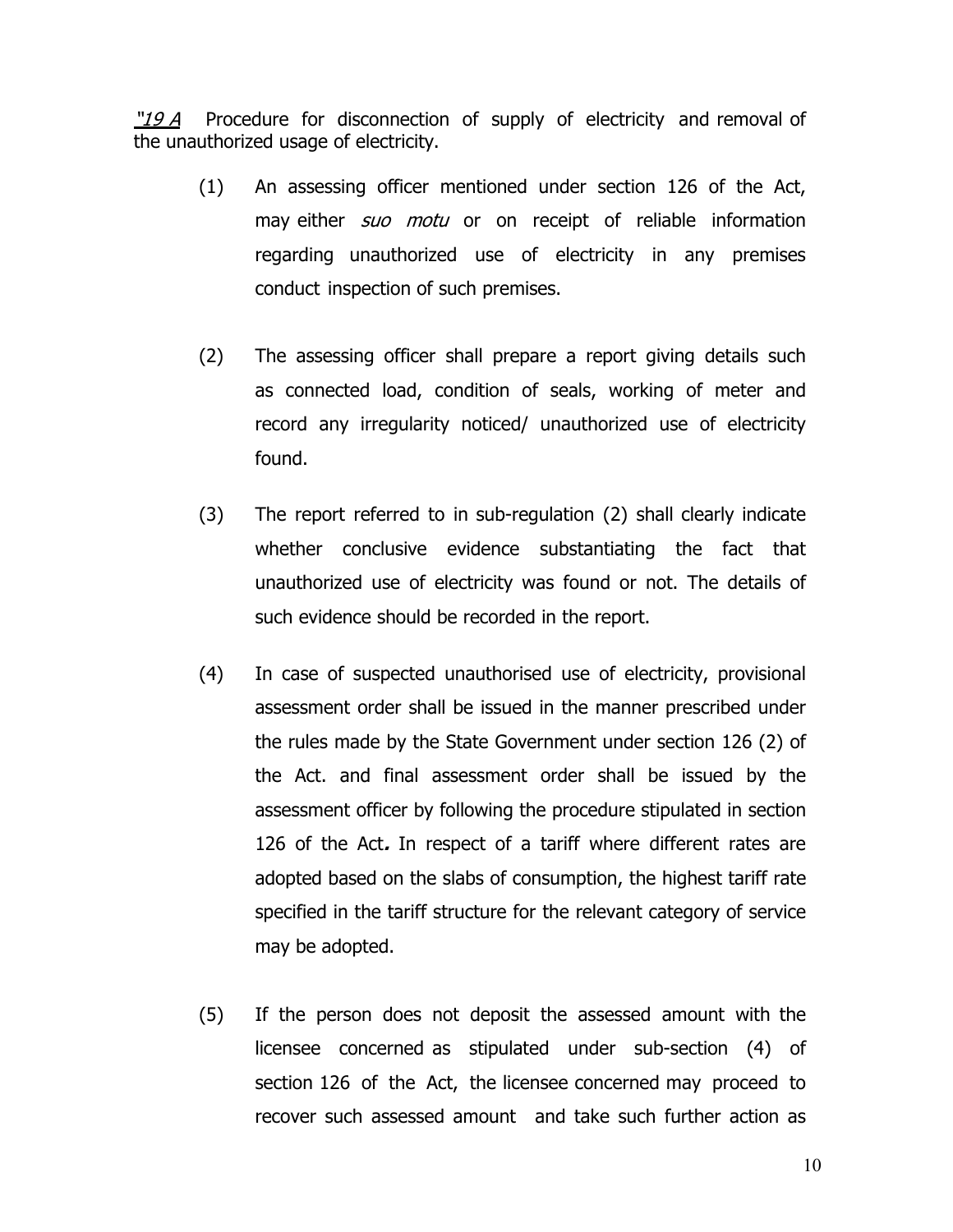is permitted under the Act.

- (6) The enforcement provisions of the Act and the procedures given in this code shall be followed to recover the assessed amount from the person. In case of default in payment of the assessed amount, including default in payment of any of the installment permitted by the licensee concerned and agreed by the person, the licensee concerned may, after giving a fifteen days' notice in writing disconnect the supply of electricity.
- (7) The person shall remove the cause of unauthorized use immediately after its detection and give a written intimation to the licensee concerned. The licensee concerned shall check the claim of the person about the removal of the cause of unauthorized use of electricity, verified to his satisfaction. Failure of the person to remove the cause of unauthorized use shall result in levy of charges on account of unauthorized use of electricity till the cause of such unauthorised use of electricity is removed and verified and recorded by the licensee concerned or the onus of allegation of unauthorized use of electricity is rebutted by the person and accepted by the licensee concerned. "

#### **15. Amendment of regulation 22 of the principal code**

In regulation 22 of the principal code,-

- (a) in sub-regulation (1), after the expression "twelve hours", the expression "in the case of urban areas and twenty four hours in the case of rural areas" shall be inserted.
- (b) in sub-regulation (2), the following sentence shall be added at the end namely:-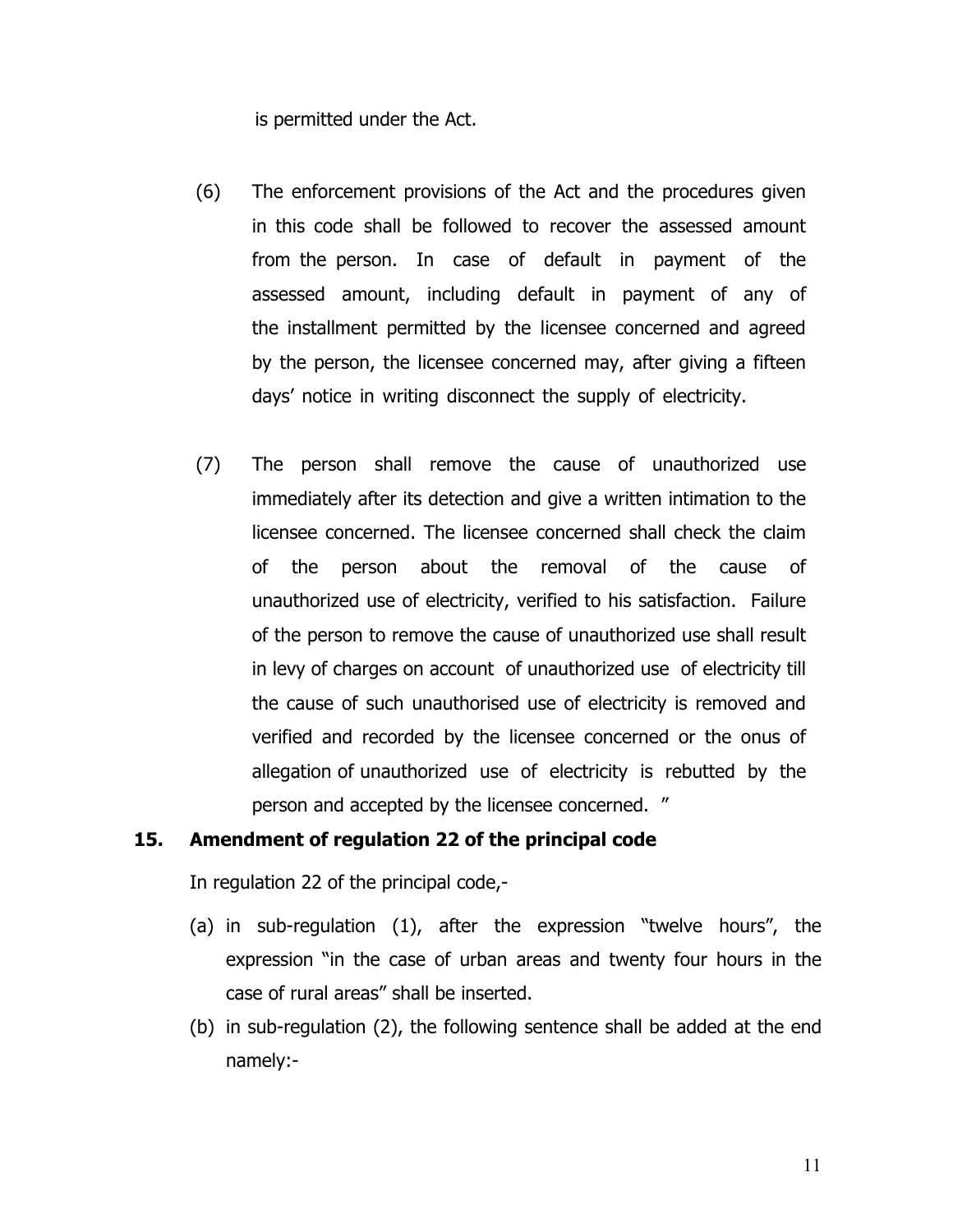"Such revised test report shall be signed by the consumer or legal owner or legal occupant of the premises".

#### **16. Amendment of regulation 23 of the principal code**

In regulation 23,-

(i) In the second sentence, for the expression "the relevant provisions of the Act are reproduced for ready reference.", the expression "the relevant provisions of the Act as well as procedure for assessment of the electricity charges, disconnection of supply of electricity and removing the meter, electric line, electric plant and other apparatus in case of theft of electricity and Measures to prevent diversion of electricity, theft or unauthorized use of electricity or tampering, distress or damage to electrical plant, electric lines or meter are set out below:" shall be substituted.

(ii) After sub-regulation (A), the following new sub-regulation shall be inserted, namely:-

"(AA) The Procedure for assessment of the electricity charges, disconnection of supply of electricity and removing the meter, electric line, electric plant and other apparatus in case of theft of electricity is detailed below:

- (1) The officer authorized under sub-section (2) of section 135 of the Act (hereinafter referred to as the authorized officer), may either suomotu or on receipt of reliable information regarding theft of electricity in any premises, conduct inspection of such place or premises (The provisions of the Code of Criminal Procedure, 1973, relating to search and seizure shall apply, as far as may be, to searches and seizure under this Act.).
- (2) The authorized officer shall prepare a report at the place or premises giving details such as connected load, condition of seals, working of meter and record, modus operandi adopted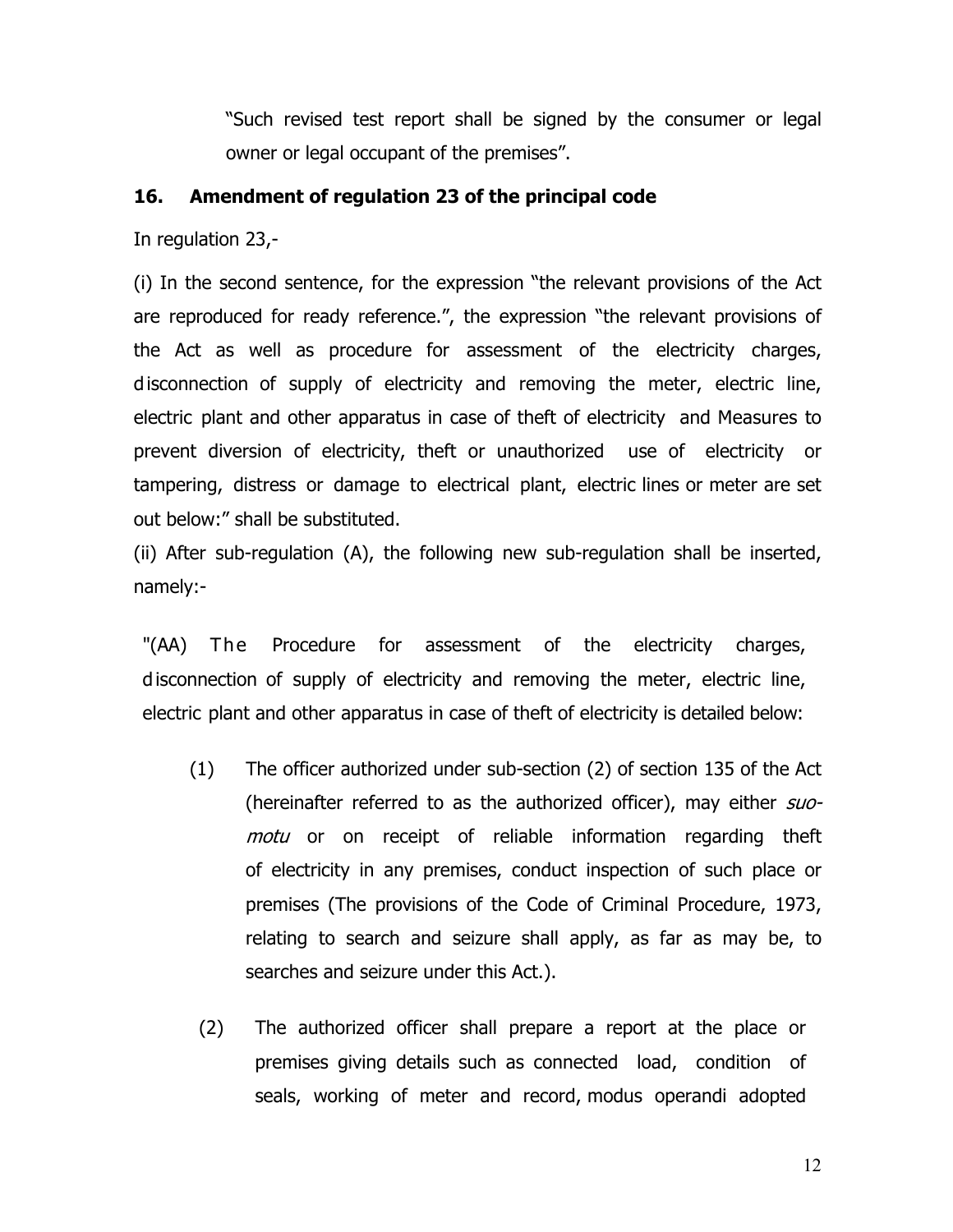for theft of energy. Any damage or destruction to the electric meter, metering equipments, apparatus, line, cable or electrical plant of the licensee concerned caused or allowed to be caused by the accused person so as to interfere with the proper or accurate metering of electricity or for theft of electricity shall also be duly recorded in the report indicating whether conclusive evidence substantiating the fact that theft of energy was found or not. The authorized officer may also take photo or prepare a diagram illustrating the arrangements found to have been made for theft of electricity, wherever feasible and such photo or diagram shall form a part of inspection report.

- (3) In case of suspected theft by tampering of meter or metering equipment, meter connection security seal or by replacing original seal by bogus seal, the meter shall be removed and sealed and a separate report shall be prepared on the condition of the meter and metering equipment removed and sealed. At the time of sealing, signatures of the accused person and also of the officers of licensee concerned and any other witness shall be obtained on this report. This report shall also form a part of the inspection report. The supply shall be restored through a meter tested in a accredited test laboratory and metering equipment of appropriate rating. In such cases, the licensee concerned shall also verify the connected load at the premises and record details of equipment found in the premises, in the inspection report.
- (4) In cases where the theft of electricity by by-passing the meter or metering equipment is detected and the electrical load, fully or partially, or the accused person's connection is found connected directly with the lines, cables or electrical plant, electric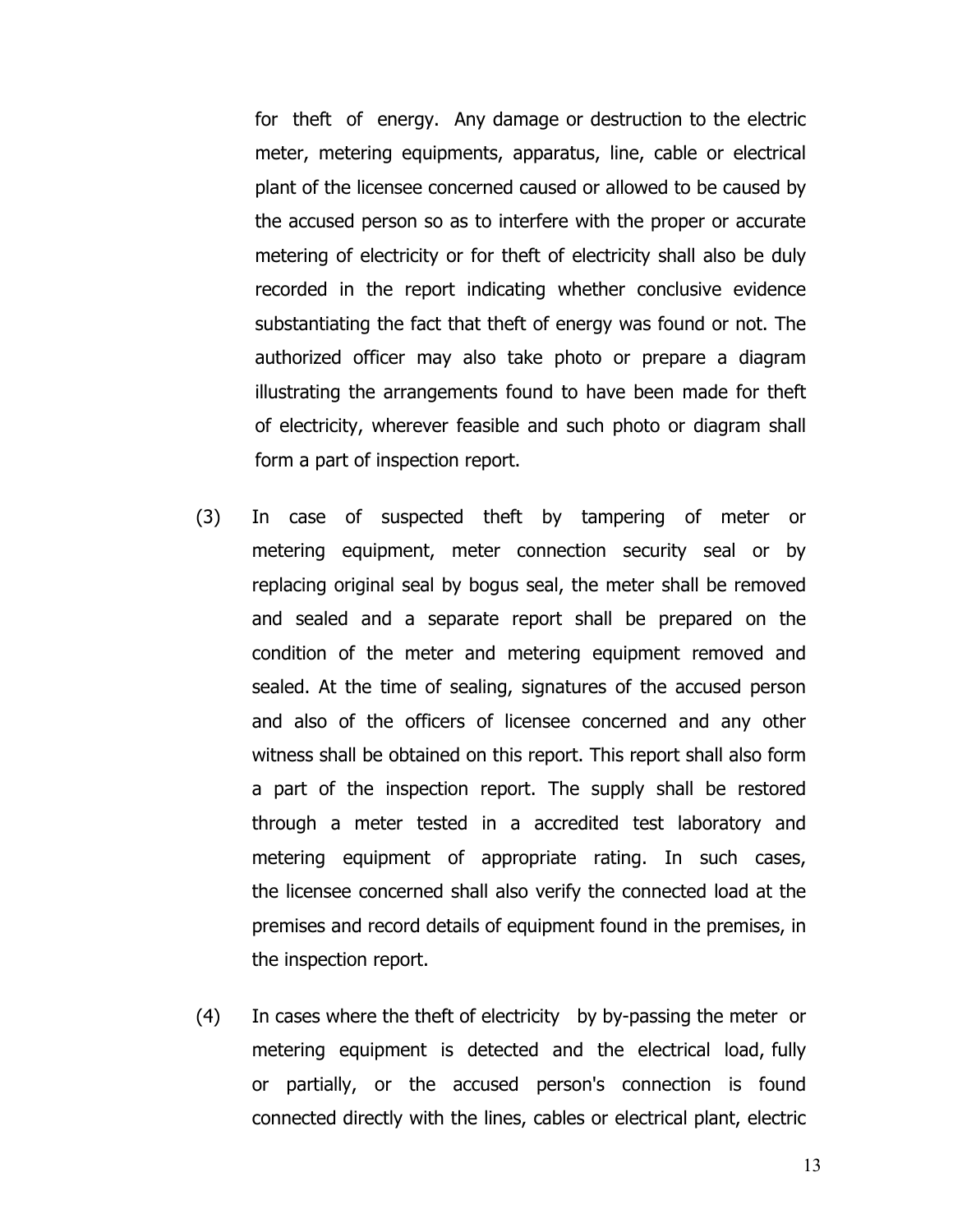supply to such premises shall be disconnected forthwith on the spot by the licensee concerned and shall be restored only after the cause of theft is removed to the satisfaction of the licensee concerned and the accused person gives an undertaking to pay charges of assessment bill, with due opportunity to him for making representation.

- (5) In cases of theft by direct tapping from the licensee's lines, cables or electrical plant of the licensee, if the accused person unauthorizedly connects or reconnects any meter of the licensee in a disconnected service, then electric supply to such premises or place shall be disconnected forthwith by the licensee concerned. The licensee concerned may subsequently remove or divert or convert his line, cable or electrical plant to prevent further theft of electricity provided that such action shall not result in any inconvenience in affording quality supply or disruption of supply, to other consumers.
- (6) The authorized officer and any other officer of the licensee concerned who accompanied the authorized officer shall sign the inspection report in all the above cases and obtain signatures of the accused person or his representative and the same must be handed over to the accused person or his representative at site immediately under proper receipt. In case of refusal by the accused person either to sign or accept or give a receipt, a copy of inspection report must be pasted at a conspicuous place in or outside the premises and a note recorded on the office copy of the inspection report to the effect that the copy of the report has been pasted at the conspicuous place of the premises. A copy of the report shall be subsequently sent to the accused person of the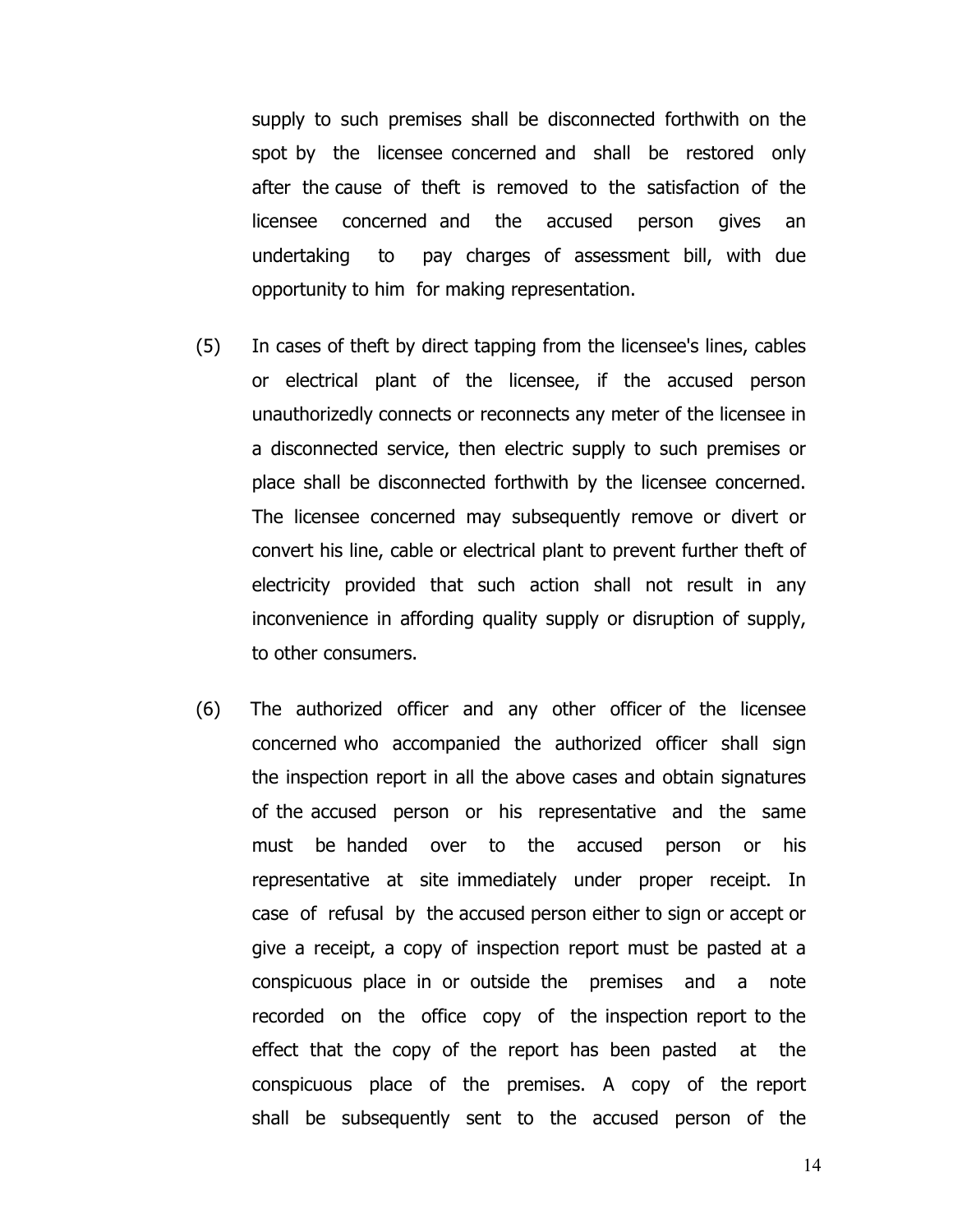premises under registered post within three days of inspection.

- (7) Where it is established that there is a case of theft of energy, the authorized officer shall assess the quantum of energy consumption for the past twelve months as per the assessment formula given in Form 8 in Appendix to this codeand prepare provisional assessment order for the charges for such consumption at two times of the tariff applicable (i.e the applicable tariff for the purpose for which the pilfered energy was used) and serve on the accused person under proper receipt. The authorized officer may reduce the period for such billing if it is established by the facts or documents submitted in the representation of the accused person or any such other evidence observed by the authorized officer. Wherever electronic meters are installed and the load curves are studied periodically, the period of theft could be limited to the exact period as could be determined scientifically. The authorized officer shall record reasons for such reduction in the period of billing, in the assessment order. The energy consumption arrived at as per the formula referred to in the said Form 8 will be charged excluding the energy consumption recorded by the meter as per the rates specified by the Commission's Tariff Order.
- (8) Within five days of inspection, the authorized officer shall serve on the accused person, provisional assessment order in the Form 9 in Appendix to this code for the charges for the theft of electricity based on the evidence recorded during the course of inspection. The order should clearly state the time, date and place at which the reply has to be submitted and the designation/ address of the officer to whom it should be addressed. The accused person shall be required to submit his representation within seven days of issue of the provisional assessment order.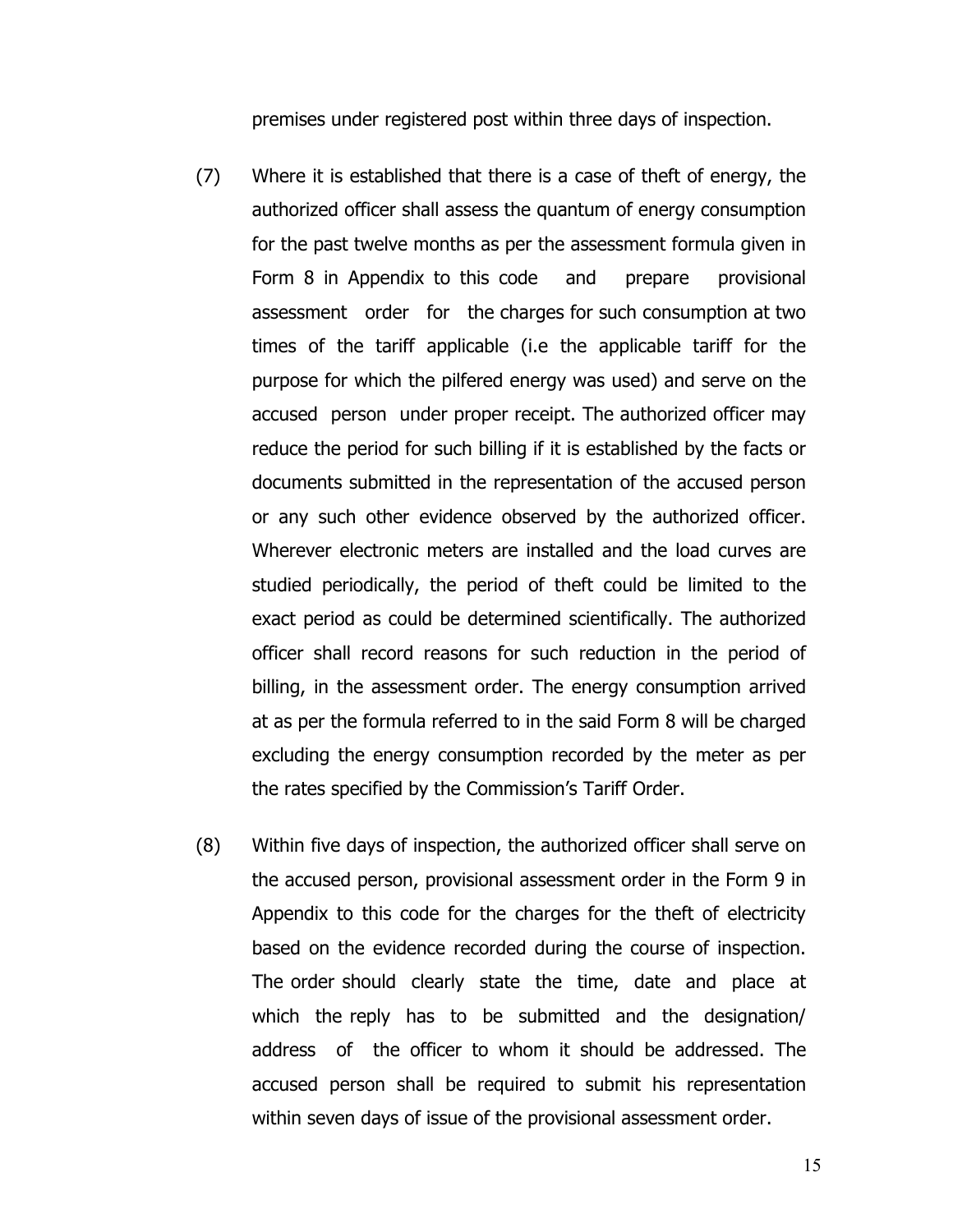- (9) In case of suspected theft through a tampered meter, such tampered meter taken out and sealed at the time of inspection, as prescribed in sub regulation (3), shall be sent to the third party accredited meter testing laboratory as arranged by the licensee concerned or to the Chief Electrical Inspector to the State Government till such time the third party meter testing arrangement is established by the licensee concerned. The accused person shall be given a notice of seven working days for witnessing the test of such meter at such meter testing laboratory. The notice shall clearly indicate the time, date and place wherein the suspected tampered meter shall be tested and the accused person shall be allowed to witness the test. The accused person shall duly sign the test results report after witnessing it. If such accused person does not turn up at the meter testing laboratory on the appointed date and time indicated in the notice to witness the test or refuses to sign the test results, the licensee concerned shall carryout the test in the absence of such accused person / refusal to sign the test results and shall send a copy of results to the accused person through registered post within three days of the date of testing.
- (10) In cases where the meter has been tested at such meter testing laboratory and where it is established that there is a case of theft of energy, the procedure for assessment as specified in sub regulation (7) shall be followed.
- (11) In case the accused person does not respond to the provisional order within seven working days, the licensee concerned may proceed to initiate the recovery against the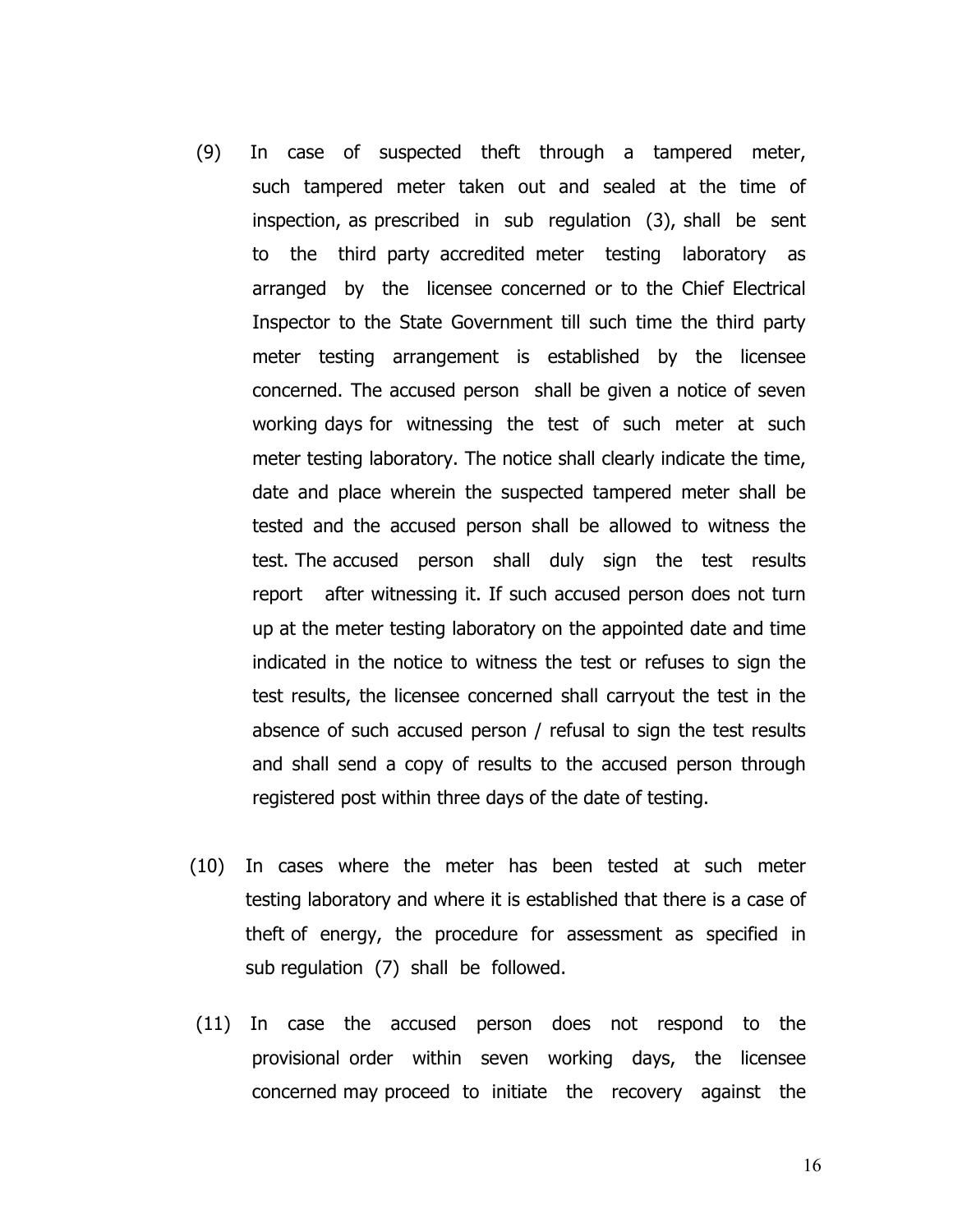provisional assessment order.

- (12) Within seven working days from the date of submission of such accused person's reply, if made within the seven working days from the date of receipt of provisional assessment order, the authorized officer shall arrange a personal hearing with such accused person. For this purpose the authorized officer shall serve a three days notice to such accused person to allow him for a personal hearing and shall also allow any additional submission of new facts or documents if any, during the course of hearing by such accused person. If such accused person does not respond to the notice in the matter, the authorized officer shall proceed to issue the final assessment order, as per the procedure specified herein after.
- (13) Before the personal hearing, the authorized officer before whom personal hearing shall be conducted, shall analyze the case after carefully considering all the documents, submissions by the accused person, facts on record and the consumption pattern, whatever available.
- (14) The *authorized officer* shall also compute the quantum of energy consumption for the past twelve months. The Assessment Officer may study the energy consumption pattern of the Service Connection concerned for the past one year or more. If necessary, it may also be compared with the load/production pattern or output of the service connection. In case of suspected theft, if consumption pattern is commensurate with the assessed consumption or in case of the decision that the case of suspected theft is not established, no further proceedings shall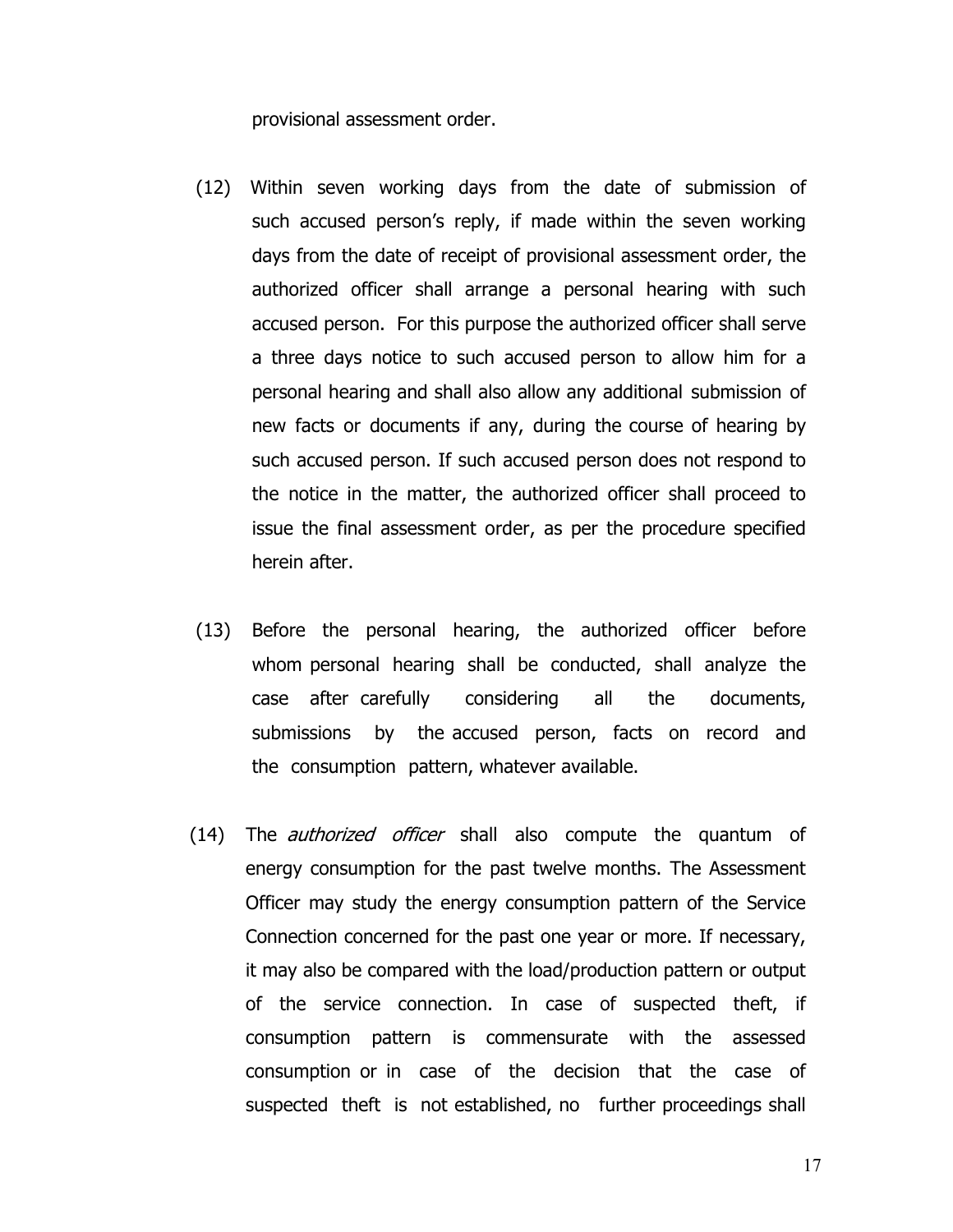be taken and the decision shall be communicated to the accused person under proper receipt within three working days.

- (15) Considering the facts submitted by the accused person the authorised officer shall pass, within seven working days from the date of enquiry, a final assessment order in Form 10 in Appendix to this codeIf the accused person does not respond to the personal hearing, the authorised officer shall issue a final assessment order within fifteen days from the issuance of provisional assessment order. Final assessment order shall contain a brief of inspection report, submissions made by accused person in his written reply as well as during his personal hearing and reasons for acceptance or rejection of the same and the assessment charges as per sub-regulation (12). In the final assessment order, charges, if any, paid by the accused person during the period for which the assessment is done shall be duly credited, if warranted, to avoid duplication of billing for such period.
- (16) The accused person shall be required to make the payment within seven working days of receipt of final assessment order.
- (17) The authorized officer may, taking into consideration the financial position and other conditions of the accused person, extend the last date of payment or approve the payment to be made in instalments on a written request made by the accused person and an undertaking is given by him to abide by the schedule of payment along with surcharge due, as per rules. The amount, the extended last date and or time schedule of payment in instalments should be clearly stated in the speaking order. A copy of the speaking order shall be handed over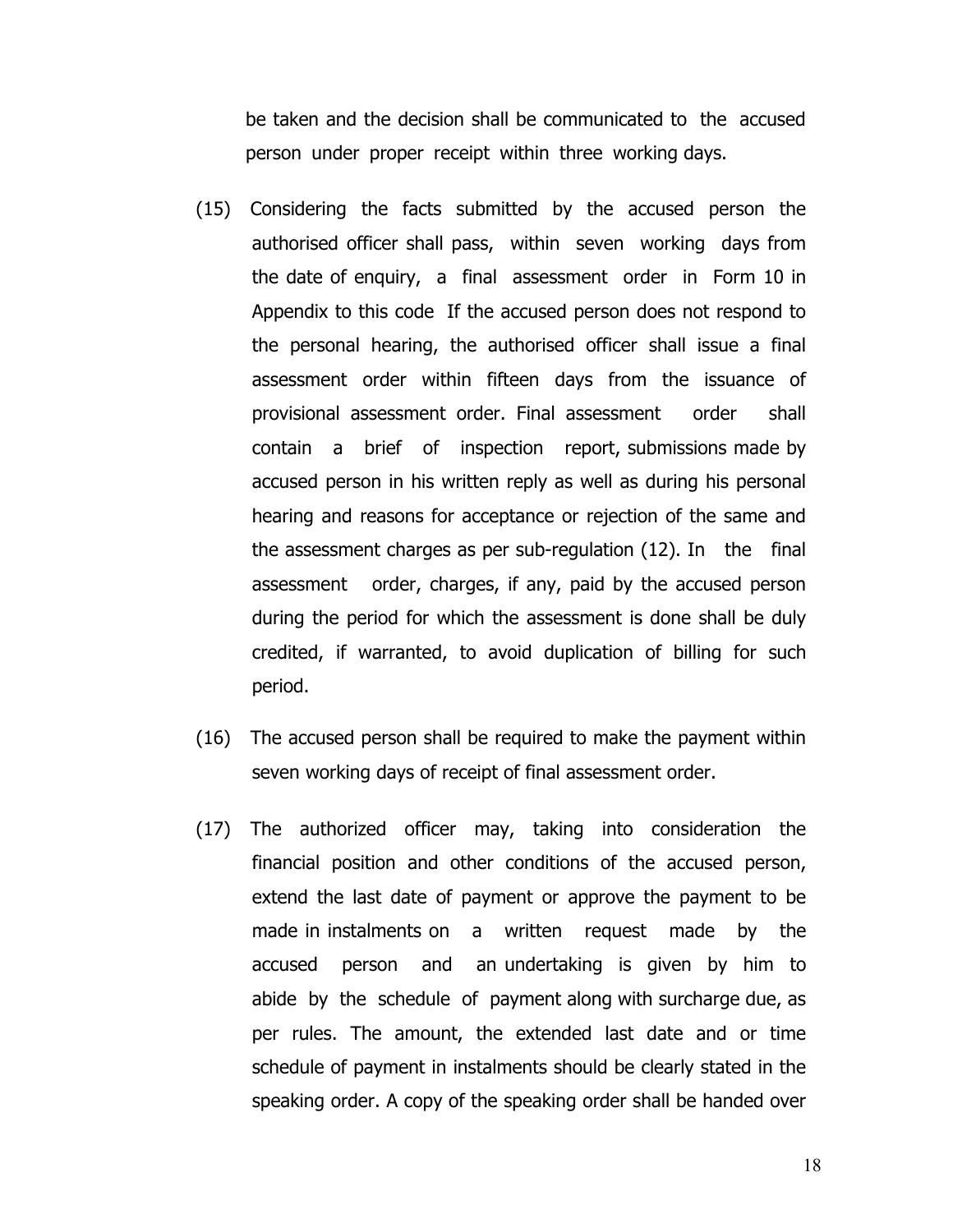to the accused person under proper receipt on the same day.

- (18) In case of default in payment of the assessed amount, including default in payment of any of the scheduled instalments permitted by the authorized officer and agreed by the accused person, the licensee concerned shall, after giving a fifteen days' notice in writing, disconnect the supply of electricity, remove meter and service line and also electrical plant for giving supply to this connection. However if the accused person makes payment within notice period, surcharge applicable to that category shall also be payable as prescribed in this code.
- (19) In case where the theft of electricity in the premises which does not have regular electricity connection, has been detected and the licensee concerned shall forthwith disconnect the supply to such premises. In such premises supply shall be restored only after the accused person has cleared the dues to be paid on account of charges assessed for theft of electricity in full and has availed a regular new connection after completing the required formalities.
- (20) If the accused person does not make payment, the licensee concerned may proceed to recover its dues against such order and take such further action as is permitted under the Act.
- (21) If no person is available to whom the provisional or final assessment order can be served with reasonable diligence or if any person refuses to accept or avoids to receive such order, it shall be affixed at the inspected premises in the presence of two witnesses and in such case an endorsement to the effect shall be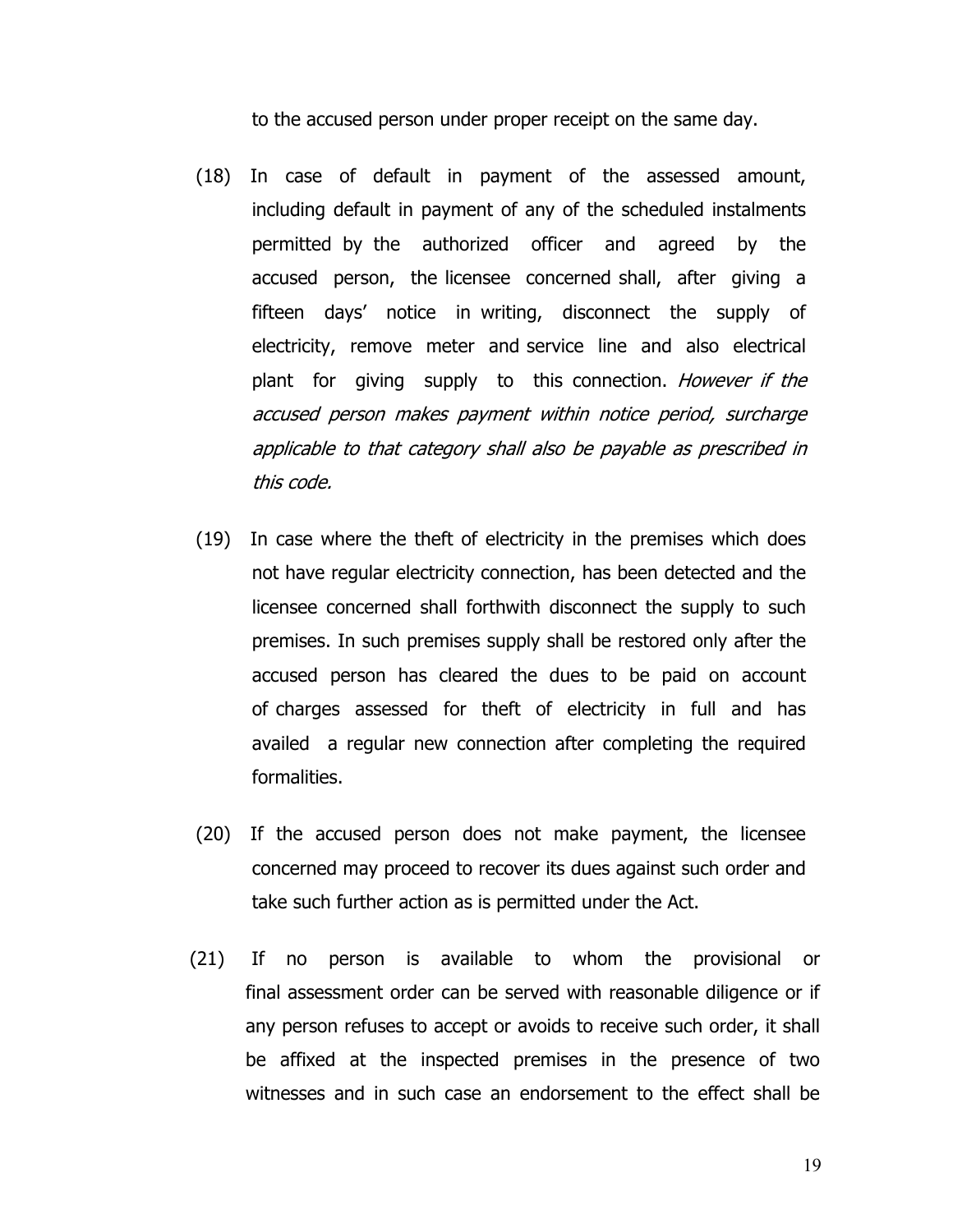made in the copy of such order. An assessment order so affixed shall be deemed to have been duly served to the person or occupier of the premises.

(22) In all the above cases, except the cases for which compounding money has already been collected, the licensee shall file a complaint as provided for in section 151 of the Act, against the accused person suspected to have committed the theft of electricity on the basis of the materials collected by the authorized officer who has conducted the inspection. In case of compounding the notice as in Form 11 in Appendix to this code may be issued and the amount collected as per section 152 of the Act.

#### Explanation: For the purpose of this regulation and regulation 23-BB:

- (a) "accused person"shall mean and include the owner or occupier of the premises or his authorized agent or representative or any other person who is in occupation or possession or in charge of the premises at the relevant time of detection of theft of electricity or any other person who has been benefited by the theft of electricity .
- (b) "authorised officer", shall in case if he is not an officer of the licensee concerned, mean and include an officer designated or appointed as an authorised officer by the State Government for the purpose of dealing with theft of electricity as provided in the Act, including the assessment of theft of energy empowered under this code.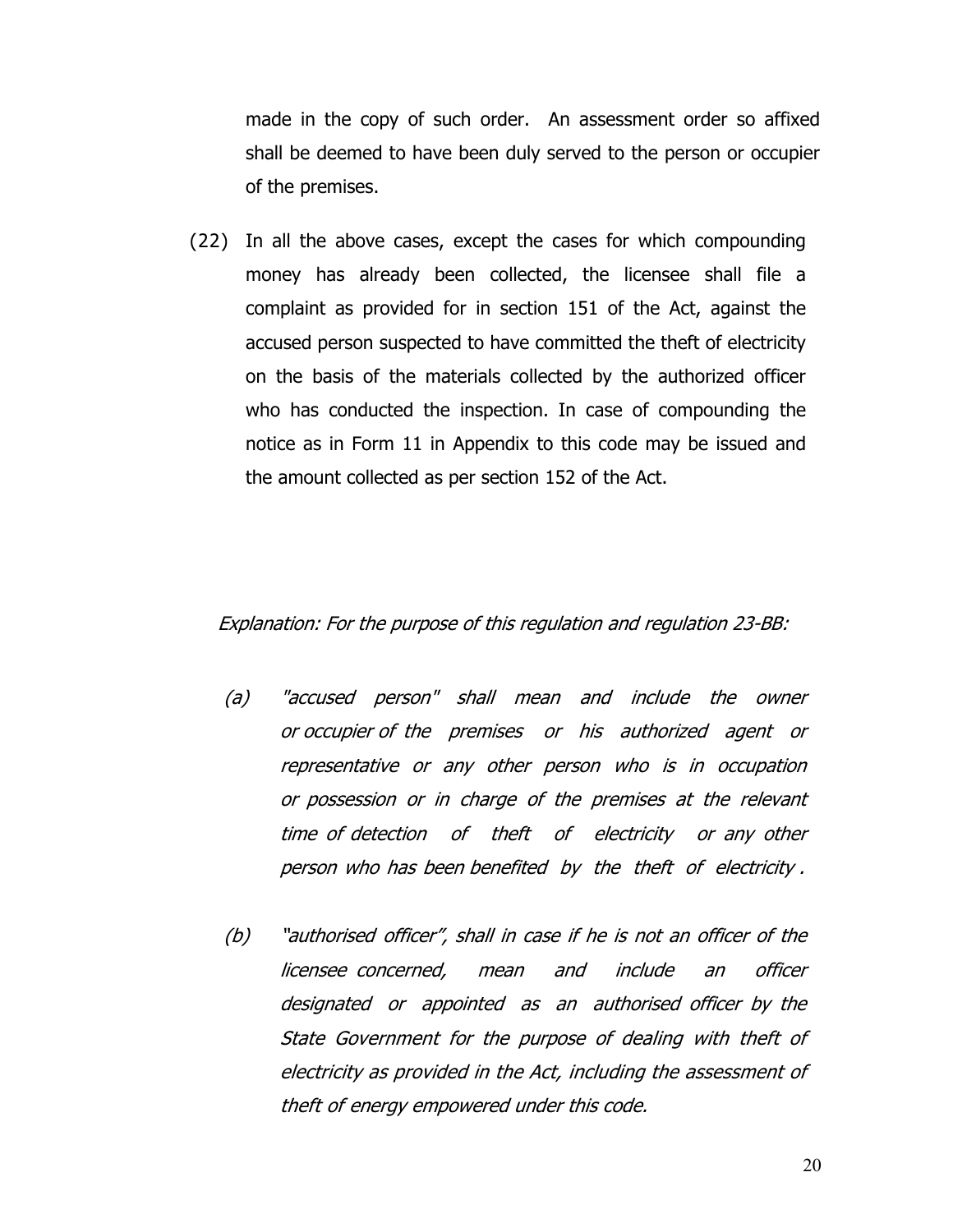(c) "licensee concerned "means and includes the licensee or his franchisee or his authorized agent or representative who alleges the occurrence of theft of electricity."

(iii) After sub-regulation (B), the following new sub-regulation shall be inserted, namely:-

" (BB) The measures to prevent diversion of electricity, theft or unauthorized use of electricity or tampering, distress or damage to electrical plant, electric lines or meter are detailed below:

- (1) The licensee shall arrange for routine testing and certification of different meters as stipulated in the Central Electricity Authority (Installation and Operation of Meters) Regulations 2006 and in any other directions issued by the Commission.
- (2) The licensee shall arrange to provide pilfer proof meter boxes and meters with anti tampering features as stipulated in the regulations made by Authority under the Act on Installation and Operation of Meters in all industrial new connections and at least in 10% existing industrial connections every year. This may be extended to other categories whose load / demand is more than 18.6 KW.
- (3) All new Industrial, HT and EHT metering systems shall be immune to external influences like magnetic induction, vibration, electrostatic discharge, switching Transients, Surge Voltages, oblique suspension, harmonics or any other factor. This may be extended to other categories whose existing contracted load / demand is more than 18.6 KW.
- (4) The licensee shall arrange for regular and surprise inspection of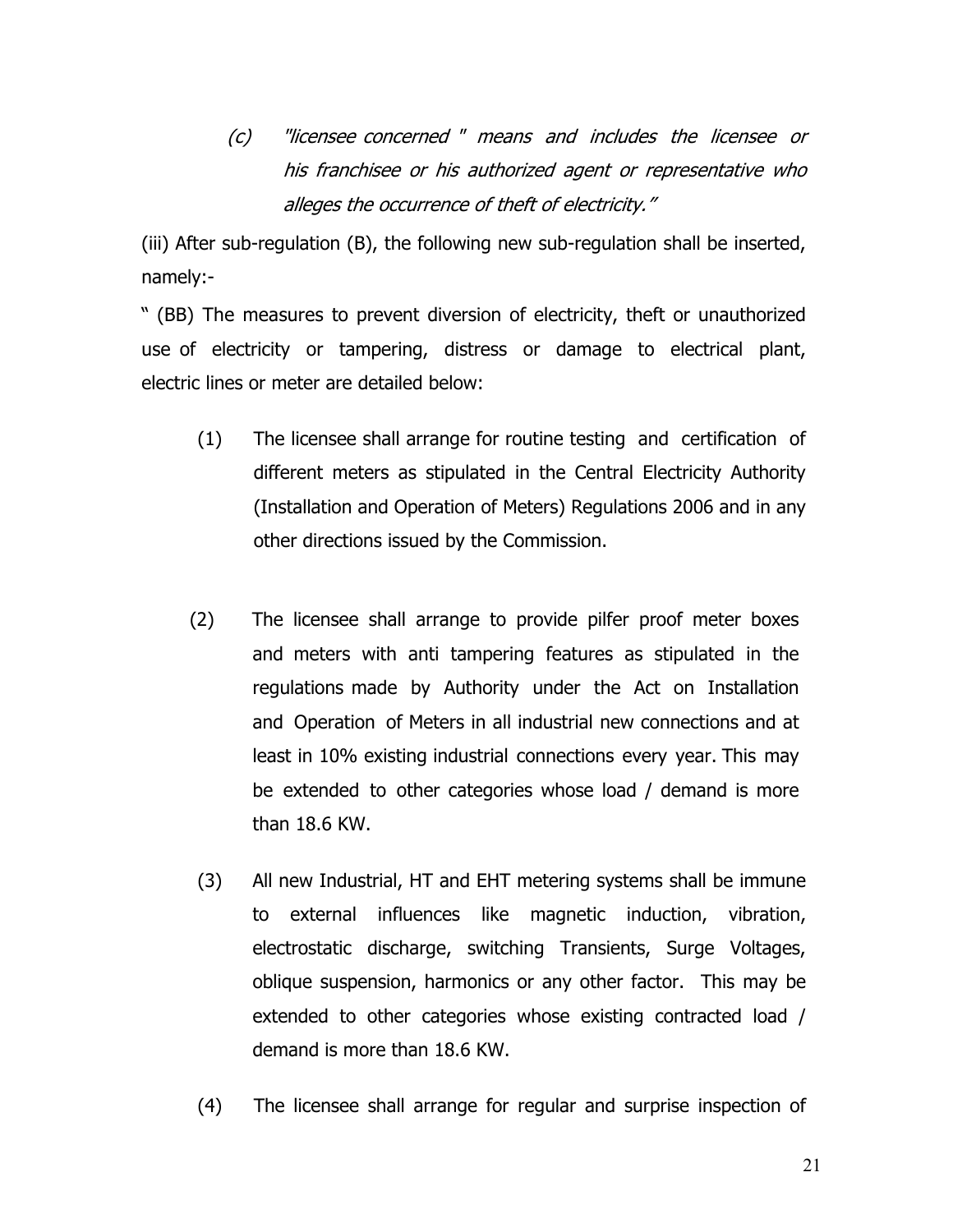premises by their officers to ensure prevention of theft or unauthorized use of electricity or tampering, distress or damage to electrical plant, electric lines or meter. At least 5% of total connections should be inspected annually and the provisions contained in sections 126 and 135 (2) shall be effectively implemented.

- (5) Priority shall be given to detection of theft of electricity cases by the licensee, particularly in theft prone areas.
- (6) The licensee shall evolve a system and put in place within three months for carrying out regular monthly monitoring of consumption of high value consumer, which shall include all the HT connections and LT connections having contract demand of 18.6 KW and above. Variations in the consumption shall be carefully analyzed. The licensee shall arrange prompt inspection in doubtful cases.
- (7) The licensee shall endeavour to install remote metering devices on all HT connections on priority, and may be implemented over a period of time after analysing cost economics, for the purpose of monitoring of consumption and prevention of theft of electricity. The licensee shall further endeavour to install remote metering devices on high value LT connections.
- (8) The licensee shall arrange to give due publicity through the media, TV, newspaper and by displaying in boards at consumer service related offices of the licensee to bring awareness regarding the level of commercial losses due to theft or unauthorized use of electricity, its implication on the honest consumers and seek the cooperation of the consumers for prevention of theft or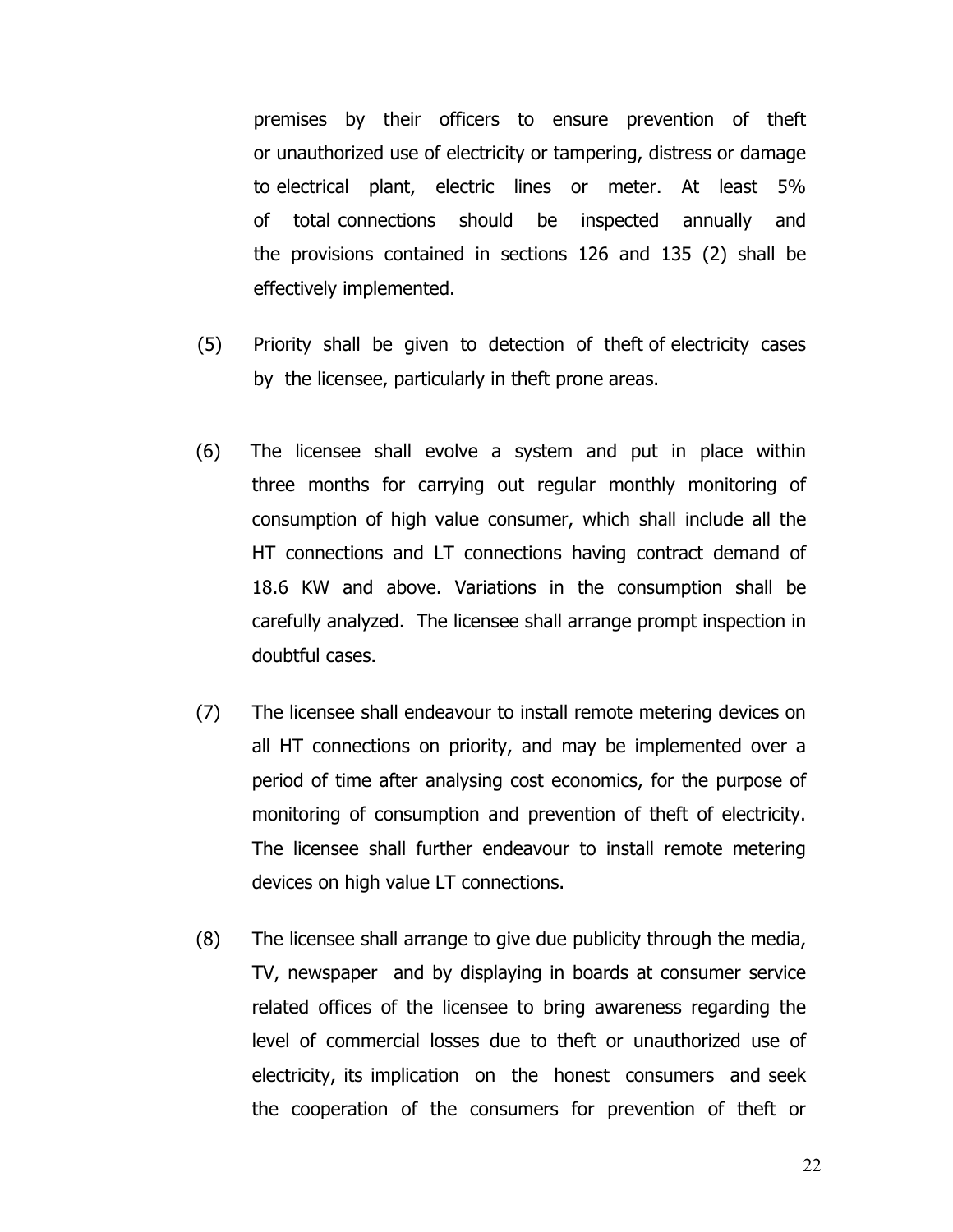unauthorized use of electricity or tampering, distress or damage to electrical plant, electric lines or meter. The licensee shall also display boards containing the information on the above at its consumer service related offices.

- (9) The licensee shall arrange to display feeder wise losses, efforts made for prevention of diversion of electricity, theft or unauthorized use of electricity or tampering, distress or damage to electrical plant, electric lines or meter and results obtained during the year, on its website.
- (10) The licensee shall arrange to provide requisite security staff to the inspecting officers for their safety and expenses on such account shall be a pass through in the Annual Revenue Requirement of the licensee. Such security staff shall invariably accompany the inspecting officers in order to ensure safety of the inspecting officer.
- (11) The licensee shall arrange to install meter on distribution transformers of the suspected area where the possibilities of theft of electricity exists and shall monitor the consumption of such meters with the consumption of individual consumer meters connected to the distribution transformer. The licensee shall carryout intensive inspection in areas, if the difference in consumption of the distribution transformers meter and individual consumer meters connected to the distribution transformer is abnormal.
- (12) The licensee may provide HV distribution system in theft prone areas using small capacity distribution transformer, wherever

23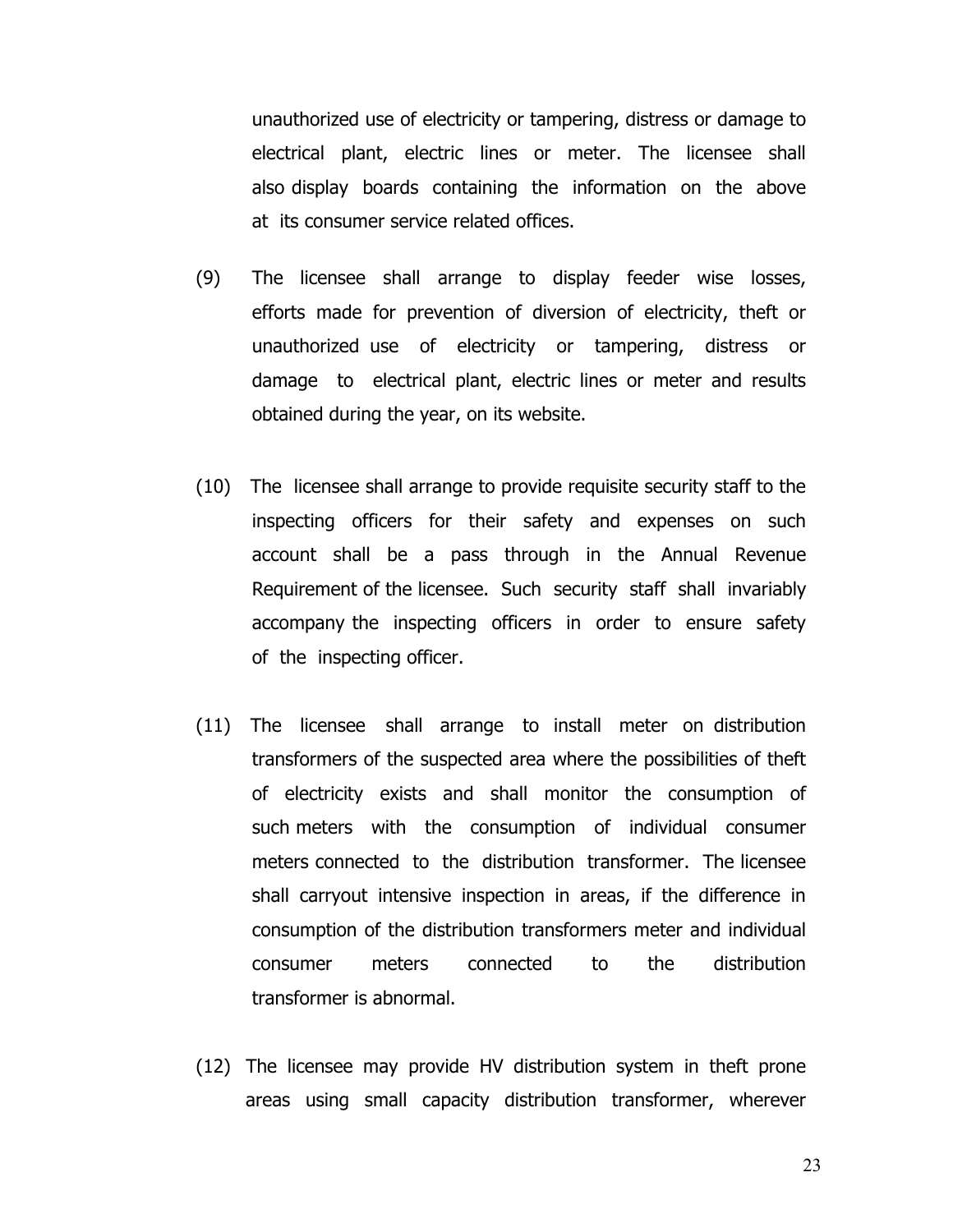necessary, to prevent theft by direct hooking.

- (13) The licensee is authorized to relocate the meters of existing consumers to an appropriate location so that it is outside the premises but within the boundary wall and easily accessible for reading, inspection/ testing and other related works.
- (14) The licensee shall ensure that meter readers are rotated in such a manner that their area of meter reading is changed at least once in a year. "

#### **17. Amendment of regulation 27 of the principal code**

In clause (a) of sub-regulation (3) of regulation 27 of the principal code, the expression "the State Grid Code" shall be omitted.

## **18. Insertion of the expression "Appendix" before the expression "Form-1" in the principal code:**

In the principal code, before the expression Form -1 (Refer to Regulation 5(7), the expression "Appendix" shall be inserted.

**19. Addition of new forms 8 to 11 after Form 7 of the principal code:** 

In the principal code, after Form 7 and the entries relating thereto, the following new forms 8 to 11\_and the entries relating thereto shall be added, namely:-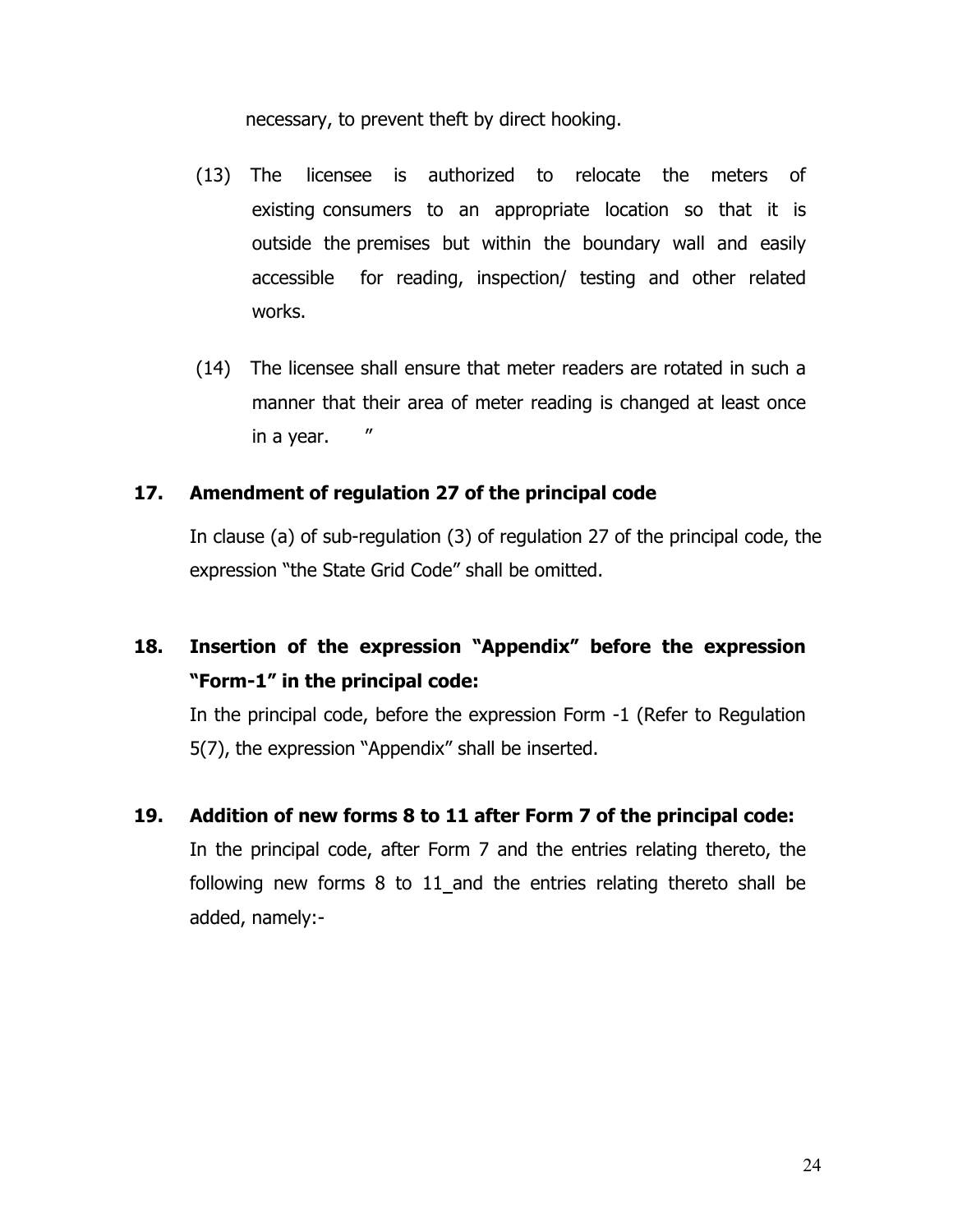## **" Form 8**

## **[See Regulation 23 (AA) (7)]**

## **Formula to assess the quantum of energy in case of theft of electricity**

The following factors are to be considered to arrive at a formula for the assessment of quantum of energy in case of theft of electricity.

- (i) Nature of Service
- (ii) Connected load / Contracted demand
- (iii) Load factor
- (iv) Nature of feeder (Rural / Urban / Industrial) and supply restrictions in the feeder
- (v) Per day usage hours for which assessment has to be made.

The authorized officer may take into account the following and arrive at the least period (duration) of theft:

- i. for the period of twelve months
- ii. for the period from the date of prior inspection if any by the Enforcement or meter testing wing to the date of detection
- iii. from the date of service connection to the date of detection
- iv. whereever electronic meters are installed and the load curves are studied periodically the period of theft could be limited to the exact period as could be determined scientifically.
- v. Based on the document produced by the accused person.
- vi. For any other reasonable period as assessed by the authorized officer to the best of his judgment

## **U = L x LF x H x D**

**---------------------------** 

## **DF**

#### **Where**

 $U =$  Quantum of energy Assessed in Units

 $L =$  Load / demand in KW

 $LF =$  Load factor

- $H =$  Number of hours the load is considered to be used in a day.
- $D =$  Duration of assessment in days
- DF = Diversity Factor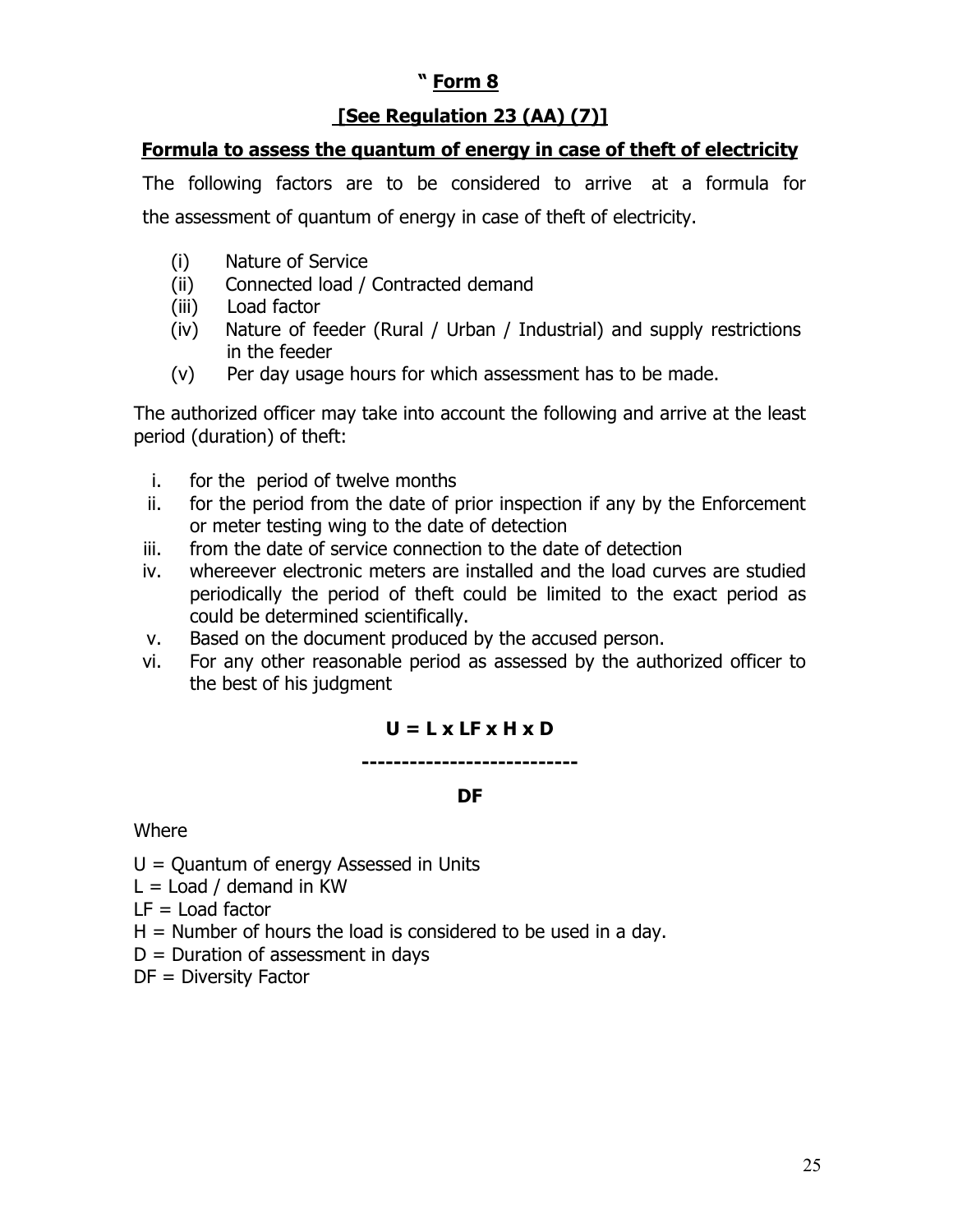The following tables give the Load Factor, and the Number of hours per day usage for different categories of usage of the pilfered Energy.

| $TABLE - A$                                                 |                                |                                                     |                                      |  |  |  |  |  |
|-------------------------------------------------------------|--------------------------------|-----------------------------------------------------|--------------------------------------|--|--|--|--|--|
| <b>Usage Categories of</b><br>pilfered energy               | <b>Diversi</b><br>ty<br>factor | <b>Load Factor</b>                                  | <b>Number of</b><br>hours per<br>day |  |  |  |  |  |
| Domestic (without Air<br>conditioning load) and Huts        |                                | 30%                                                 | 12                                   |  |  |  |  |  |
| Domestic (with Air conditioning<br>load)                    |                                | March to<br>September<br>70%<br>Other months<br>30% | 12<br>12                             |  |  |  |  |  |
| Industrial including cottage<br>industries, power looms etc |                                | 80%                                                 | As per<br>Table - B                  |  |  |  |  |  |
| Public lighting and water supply                            |                                | 100%                                                | 8                                    |  |  |  |  |  |
| Agricultural                                                |                                | 100%                                                | 10                                   |  |  |  |  |  |
| All other categories                                        |                                | 90%                                                 | 12                                   |  |  |  |  |  |

#### **TABLE – B**

| <b>Category</b>                           | <b>Number of hours per</b><br>day |
|-------------------------------------------|-----------------------------------|
| Fed by High Tension rural feeders         |                                   |
| having only 14 hours of supply per day :- |                                   |
| i. Day Shift only                         | 6                                 |
| ii. Nigh Shift only                       | 8                                 |
| iii. Both day and night shifts            | 14                                |
| Fed by High Tension feeders having 24     |                                   |
| hours of supply :-                        |                                   |
| i. Day shift only                         | 8                                 |
| ii. 2 Shifts                              | 16                                |
| iii. 3 Shifts                             | 24                                |

i. The term "Usage Categories" given in Table - A refers to the purpose for which the suspected pilfered energy is used. For example if the pilfered energy in a hut service connection is used for domestic purpose, the assessment shall be made under "domestic category", if it is used for commercial purpose, it shall be assessed under "all other categories" as mentioned in the above Table - A.

- ii (a) For High Tension Service connections, the maximum demand shall be assessed as 75% of the total connected load at the time of inspection subject to a minimum of the contracted demand. A power factor of 0.90 lag may be used for conversion of KVA or KW.
	- (b) Assessment of demand charges:-

Twice the appropriate H.T. tariff rate for maximum demand.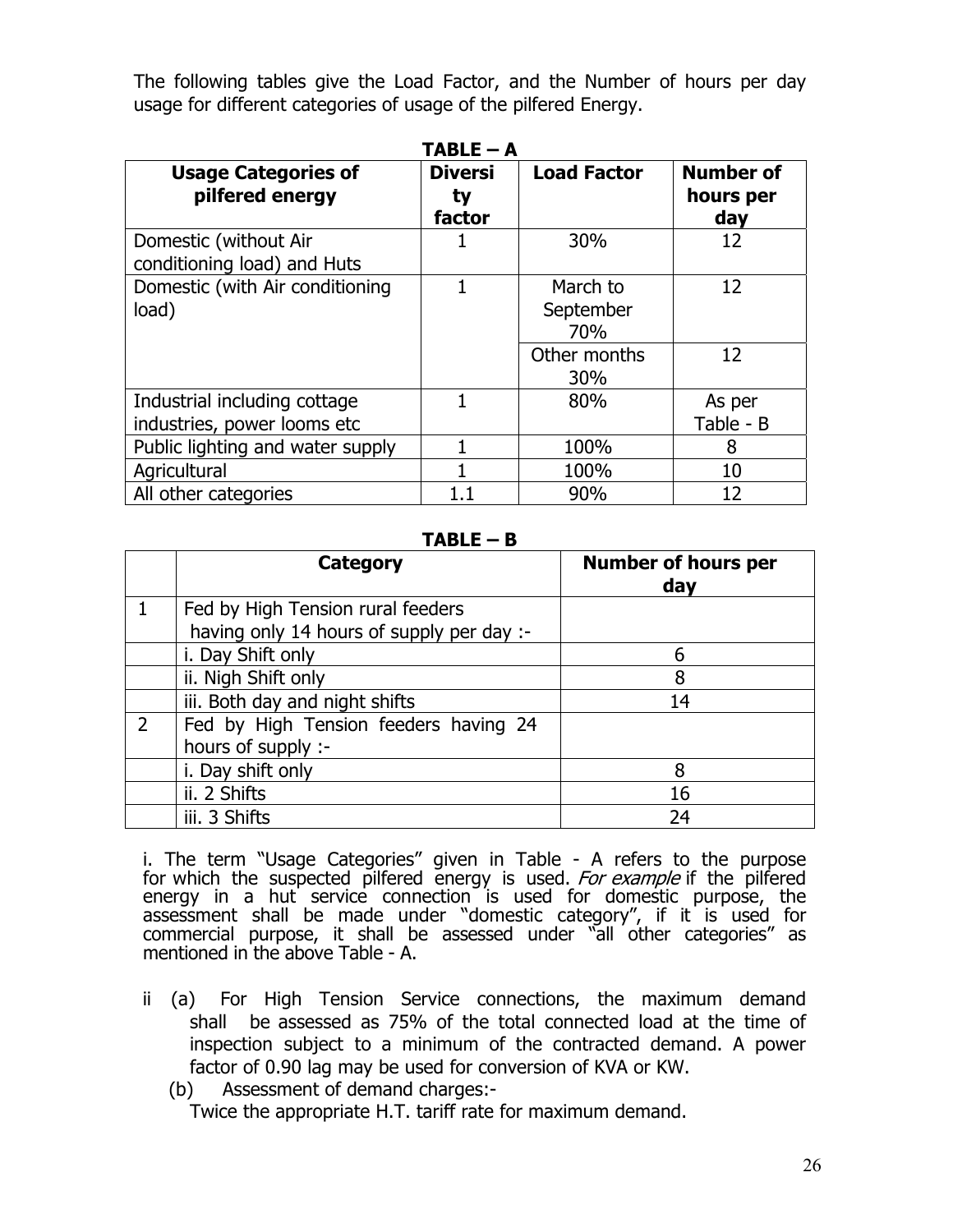## **Form 9 [ See Regulation 23 (AA) (8)]**

#### **Provisional Assessment order for theft of energy under section**

#### **135/138 of the Electricity Act, 2003.**

From To (The Authorised Officer), (Full address of the person in whose name the service connection stands (or) occupier (or) enjoyer, etc.)

Letter No.……………………………………..,dated………………………..

Sir,

Sub: Theft of energy – Detected in SC No…………Provisional Assessment Order - Reg.

Ref: Inspection Report dated …

1.0 On…………………………..(the day, month, year of inspection) at……………….. (time) hours the service connection in SC No…………………….. located at Door No………………, in SF No…………………. (Full address of the service connection) which is/was in the name of Thiru/Thirumathy ………………………… was inspected by me in the presence of you/your representative Thiru/Thirumathy …………………………………………..

2.0 <sup>\*</sup> During the inspection it was found that an offence of theft of energy has been committed …………………………………………………………………………..

…………………………………………………………………………………………………………………..

(describe the actual mode of theft with details of artificial means found in the service/unauthorized reconnection of a disconnected service connection). By committing the said offence, you have dishonestly abstracted, consumed and used energy with the intention to defraud the licensee.

 The above said illegal abstraction, consumption and use of energy is punishable under section 135 of the Electricity Act 2003.

3.0 The approximate loss caused by you due to dishonest abstraction/illegal restoration of supply is assessed at Rs………………. (Rupees ……………………………………………) in accordance with the regulations of the Tamil Nadu Electricity Supply Code, and a working sheet is enclosed herewith.

27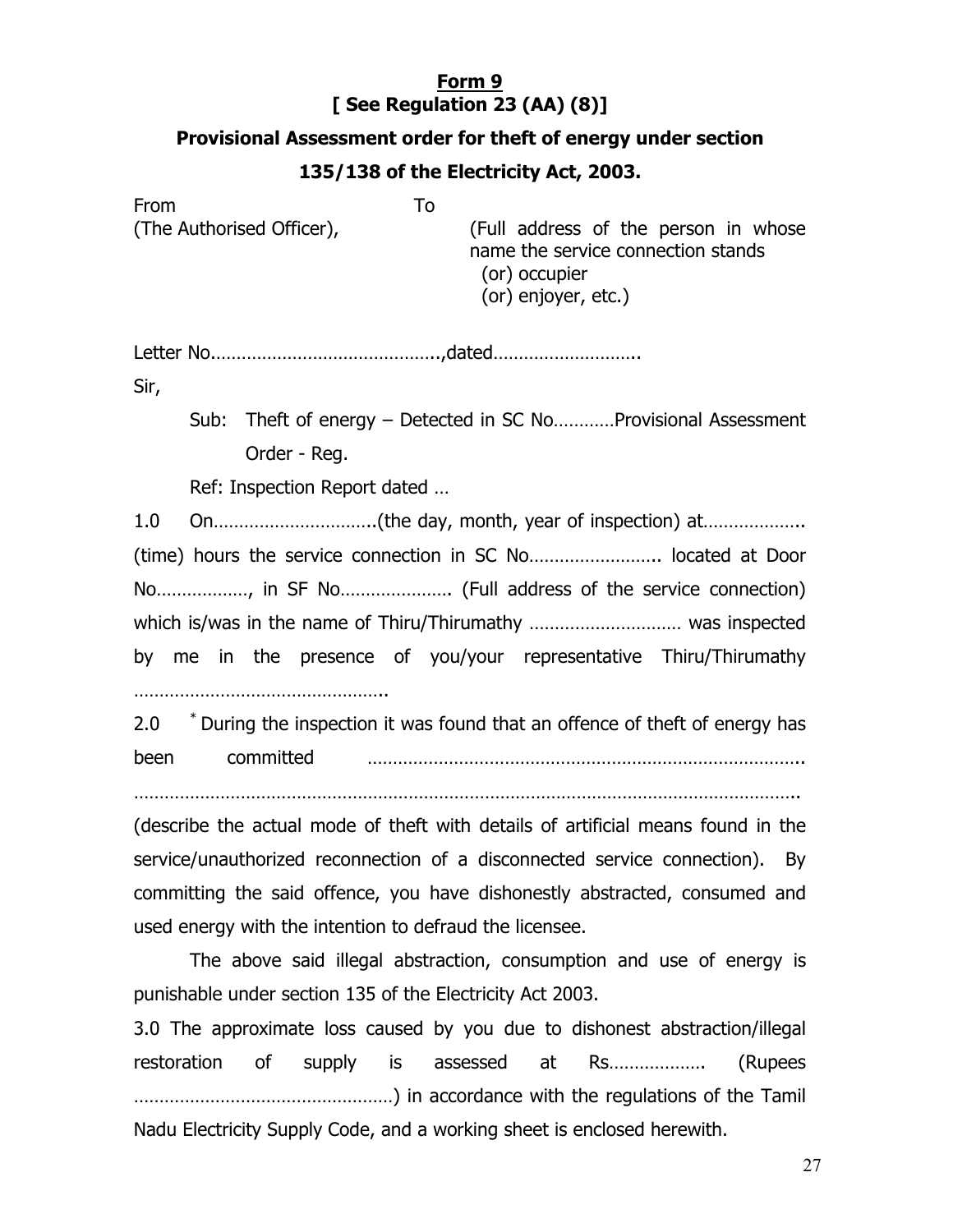4.0 The assessment amount as referred to above shall be paid within 15 days from the date of receipt of this order. Otherwise, the Service Connection is liable to be disconnected without further notice.

5.0 Extension of last date for payment or payment in instalments may be considered by the undersigned on a written request made by you subject to an undertaking to abide by the schedule of payment along with surcharge due, as per rules.

6.0 If you are desirous of filing objections, if any, against the provisional assessment, you may send your explanation to the address of the undersigned with sufficient proof, within seven days from the date of receipt of this order. You may also choose to appear in person or through an authorised representative with relevant documents for an enquiry before the undersigned. 7.0 You are requested to acknowledge the receipt of this order immediately.

Yours faithfully,

Authorised Officer……………………….

Encl: Copies of

- 1. Report
- 2. Statement Recorded (if any)
- 3. Mahazar

Copy submitted to: ………………………….

Copy to

He is instructed to arrange to serve this order to the accused person with dated acknowledgement and send the acknowledgement to this office.

\* Strike out whichever is not applicable.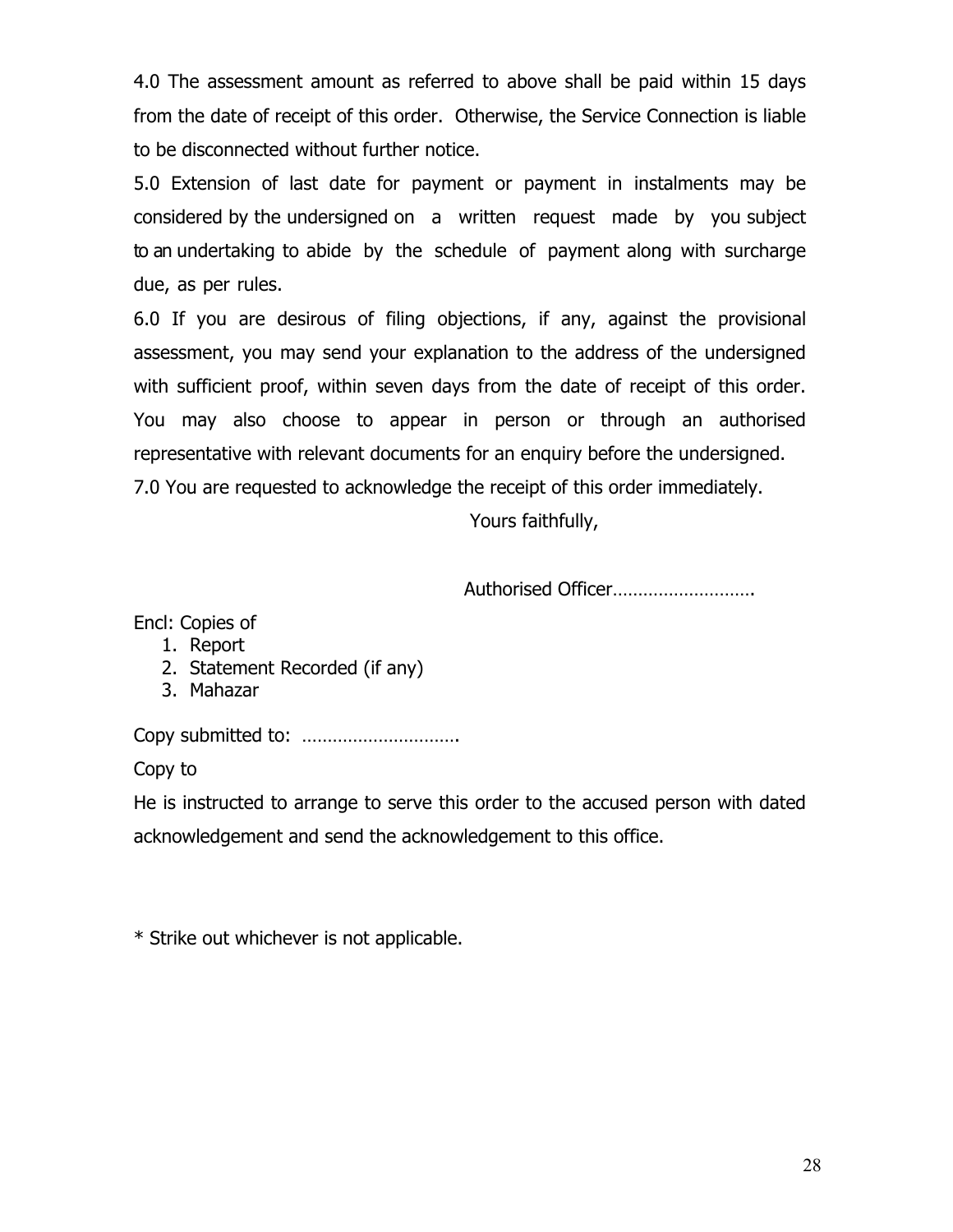#### **Form 10 [ See Regulation 23 (AA) (15)] Final Assessment order for theft of energy under section 135 of the Electricity Act, 2003.**

From To (The Authorised Officer), (Full address of the person in whose name the service connection stands (or) occupier (or) enjoyer etc.)

Letter No.……………………………………..,dated………………………..

Sir,

Sub: Theft of energy – Detected in SC No…………….Final Assessment Order - Reg.

Ref: 1. Provisional Assessment Order…

2. Your reply….

 $***$ 

1.0 On…………………………..(the day, month, year of inspection) at……………….. (time) hours the service connection in SC No…………………….. located at Door No………………, in SF No…………………. (Full address of the service connection) which is/was in the name of Thiru/Thirumathy ………………………… was inspected by me in the presence of you/your representative Thiru/Thirumathy

………………………………………

2.0 During the inspection it was found that an offence of theft of energy has been committed …………………………………………………………………………

……………………………………………………………………………………………………………………

…………………………………….. (describe the actual mode of theft with details of artificial means found in the service/unauthorized reconnection of a disconnected service connection). By committing the said offence, you have dishonestly abstracted, consumed and used energy with the intention to defraud the licensee. The above said illegal abstraction, consumption and use of energy is punishable under section 135 of the Electricity Act 2003.

3.0 A provisional assessment was issued to you in the reference cited and you were allowed to file your objections and to appear for a hearing as per the Tamil Nadu Electricity Supply Code.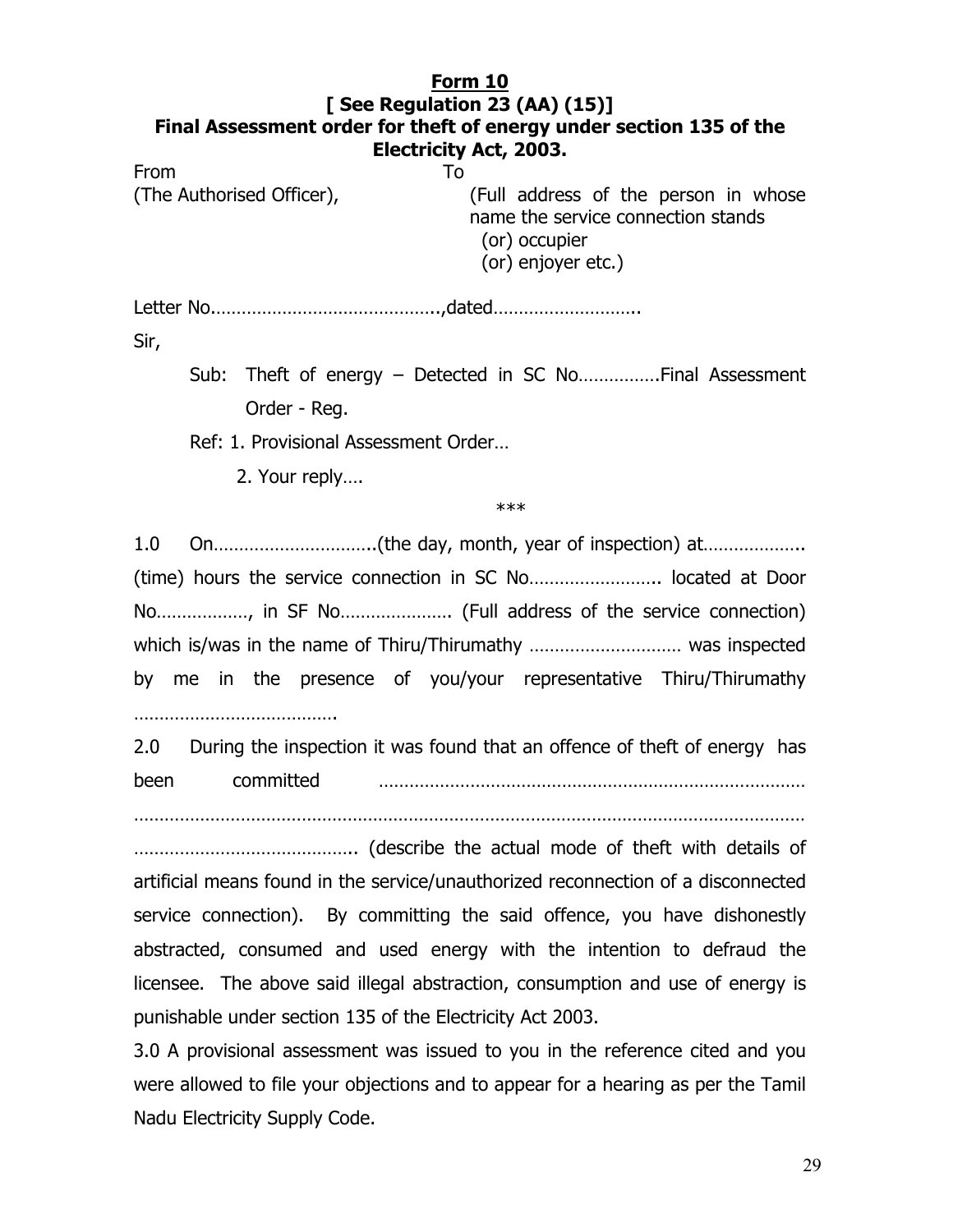4.0 On a detailed examination and on consideration of your explanation offered, facts and records furnished in your letter / during the personal hearing, it is found that the theft of electricity has been committed by you as described below:-

(A reasoned/detailed order to be passed by the Officer concerned taking into consideration the theft of electricity noticed, explanation and the findings. Reference to be made to the materials in support of the claim of the licensee about the existence of theft, the involvement or the role of the consumer with reference to the said theft of energy).

5..0 The loss caused by you due to dishonest\* abstraction/\*illegal restoration of supply is assessed at Rs………………(Rupees ……………………………) in accordance with the regulations of the Tamil Nadu Electricity Supply Code, and a working sheet is enclosed herewith. The assessment amount referred to above shall be paid within fifteen days from the date of receipt of this order. Otherwise, the Service Connection is liable to be disconnected without further notice.

6.0 Extension of last date for payment or payment in instalments may be considered by the undersigned on a written request made by you subject to an undertaking to abide by the schedule of payments along with surcharges due.

You are requested to acknowledge the receipt of this order immediately.

Yours faithfully,

Authorised Officer……………………….

Encl: Copies of

- 1. Report
- 2. Statement Recorded (if any)
- 3. Mahazar
- 4. Provisional Assessment Order.

Copy submitted to:

He is instructed to arrange to serve the order to the accused person with dated acknowledgement and send the same to this office.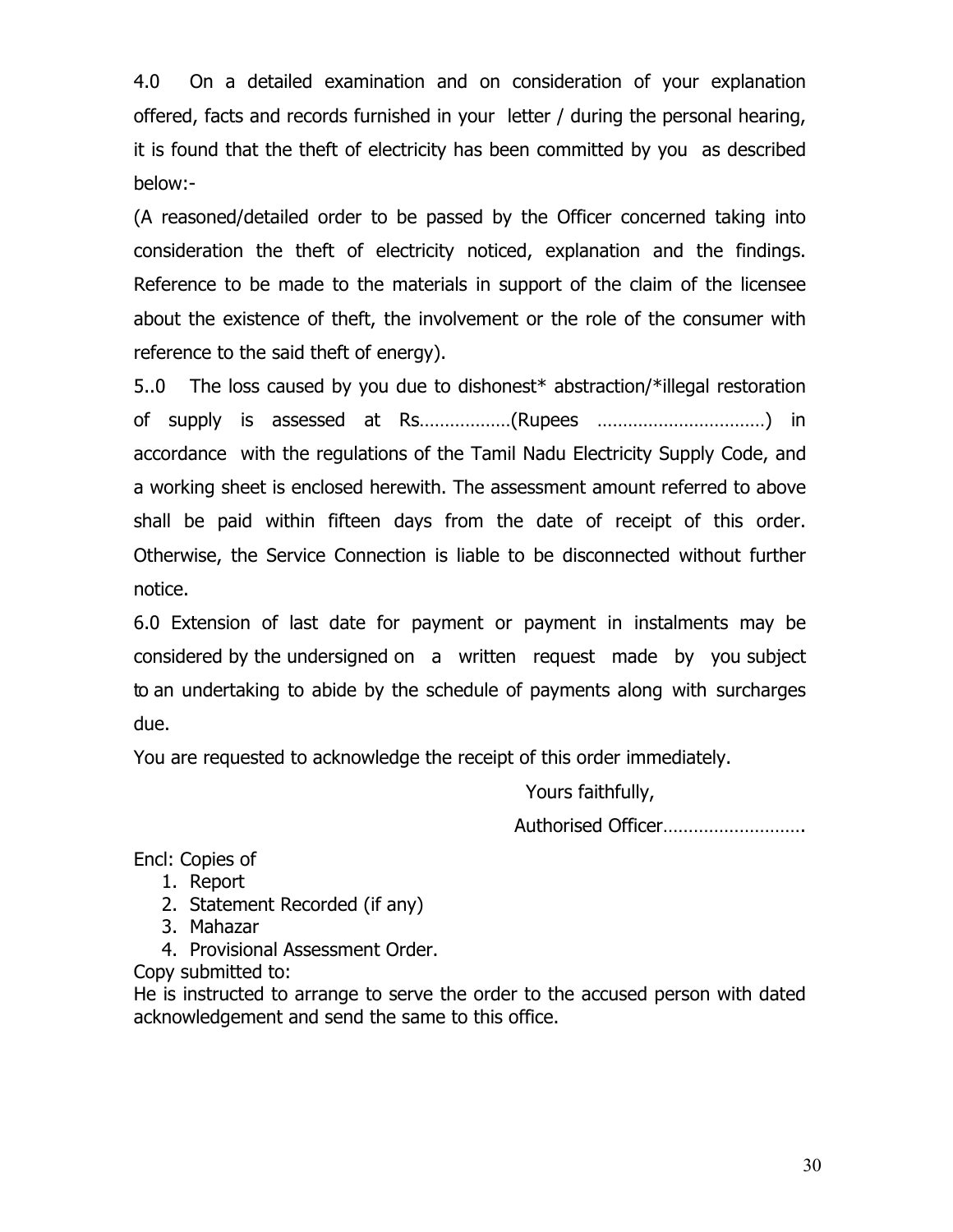## **Form 11**

#### **[ See Regulation 23(AA) (22)] Compounding of offence under section 152 of the Electricity Act, 2003.**

| From<br>(The Authorized Officer),                                 |  | To<br>(Full address of the person in whose<br>name the service connection stands<br>(or) occupier<br>(or) enjoyer, etc.) |  |  |  |  |  |  |  |  |
|-------------------------------------------------------------------|--|--------------------------------------------------------------------------------------------------------------------------|--|--|--|--|--|--|--|--|
|                                                                   |  |                                                                                                                          |  |  |  |  |  |  |  |  |
|                                                                   |  |                                                                                                                          |  |  |  |  |  |  |  |  |
| Sir,                                                              |  |                                                                                                                          |  |  |  |  |  |  |  |  |
|                                                                   |  | Sub: Theft of energy – Detected in SC No Order on                                                                        |  |  |  |  |  |  |  |  |
|                                                                   |  | Compounding Amount - Reg.                                                                                                |  |  |  |  |  |  |  |  |
| 1.0                                                               |  |                                                                                                                          |  |  |  |  |  |  |  |  |
|                                                                   |  | (time) hours the service connection in SC No located at Door                                                             |  |  |  |  |  |  |  |  |
|                                                                   |  |                                                                                                                          |  |  |  |  |  |  |  |  |
|                                                                   |  |                                                                                                                          |  |  |  |  |  |  |  |  |
| by me in the presence of you/your representative Thiru/Thirumathy |  |                                                                                                                          |  |  |  |  |  |  |  |  |
|                                                                   |  |                                                                                                                          |  |  |  |  |  |  |  |  |
| 2.0                                                               |  | * During the inspection it was found that an offence of theft of energy has                                              |  |  |  |  |  |  |  |  |
| been                                                              |  |                                                                                                                          |  |  |  |  |  |  |  |  |
|                                                                   |  |                                                                                                                          |  |  |  |  |  |  |  |  |
|                                                                   |  | (describe the actual mode of theft with details of artificial means found in the                                         |  |  |  |  |  |  |  |  |
|                                                                   |  | service/unauthorized reconnection of a disconnected service connection). By                                              |  |  |  |  |  |  |  |  |
|                                                                   |  | committing the said offence, you have dishonestly abstracted, consumed and                                               |  |  |  |  |  |  |  |  |
|                                                                   |  | used energy with the intention to defraud the licensee.                                                                  |  |  |  |  |  |  |  |  |

3.0 The above said illegal abstraction, consumption and use of energy is punishable under section 135 of the Electricity Act 2003.

4.0 As you have opted for compounding of offence under section 152 of the Electricity Act, 2003, you are requested to pay Rs……………….. (Rupees ………………………………………………………) towards the compounding of the offence as mentioned above.

31